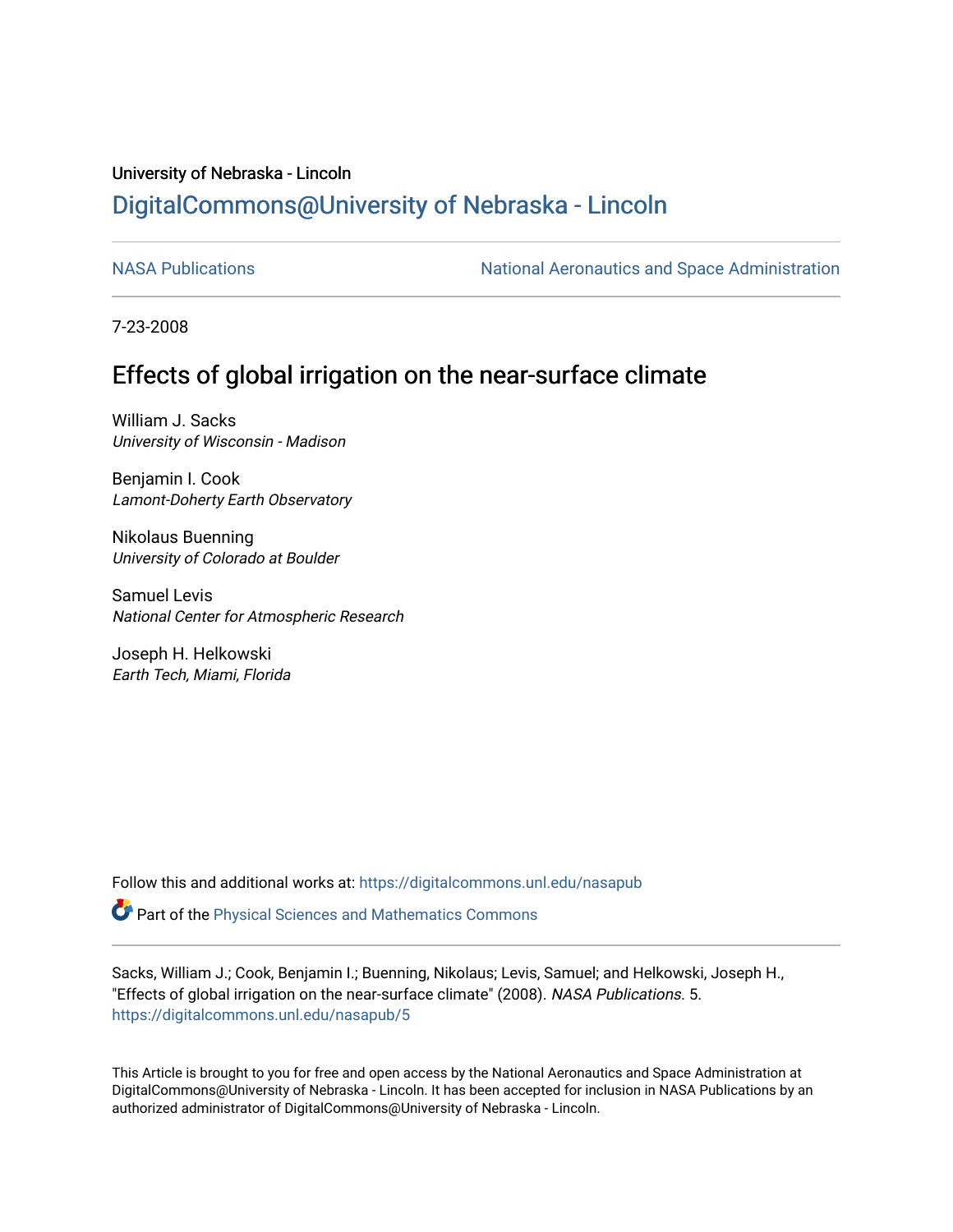## Effects of global irrigation on the near-surface climate

William J. Sacks · Benjamin I. Cook · Nikolaus Buenning · Samuel Levis · Joseph H. Helkowski

Received: 5 February 2008 / Accepted: 2 July 2008 / Published online: 23 July 2008 © Springer-Verlag 2008 This article is a U.S. government work, and is not subject to copyright in the United States.

**Abstract** Irrigation delivers about 2,600  $km<sup>3</sup>$  of water to the land surface each year, or about 2% of annual precipitation over land. We investigated how this redistribution of water affects the global climate, focusing on its effects on near-surface temperatures. Using the Community Atmosphere Model (CAM) coupled to the Community Land Model (CLM), we compared global simulations with and without irrigation. To approximate actual irrigation amounts and locations as closely as possible, we used national-level census data of agricultural water withdrawals, disaggregated with maps of

W. J. Sacks  $(\boxtimes)$ 

Center for Sustainability and the Global Environment, University of Wisconsin-Madison, 1710 University Avenue, Madison, WI 53726, USA e-mail: wsacks@wisc.edu

#### B. I. Cook

Ocean and Climate Physics, Lamont-Doherty Earth Observatory, 61 Route 9W, P.O. Box 1000, Palisades, NY 10964-8000, USA

#### B. I. Cook

NASA Goddard Institute for Space Studies, 2880 Broadway, New York, NY 10025, USA

#### N. Buenning

Department of Atmospheric and Oceanic Sciences and Cooperative Institute for Research in Environmental Sciences, University of Colorado-Boulder, 216 UCB, Boulder, CO 80309-0216, USA

#### S. Levis

Climate and Global Dynamics Division, National Center for Atmospheric Research, P.O. Box 3000, Boulder, CO 80307, USA

#### J. H. Helkowski

Earth Tech, 3750 N·W. 87th Ave Suite 300, Miami, FL 33178, USA

croplands, areas equipped for irrigation, and climatic water deficits. We further investigated the sensitivity of our results to the timing and spatial extent of irrigation. We found that irrigation alters climate significantly in some regions, but has a negligible effect on global-average near-surface temperatures. Irrigation cooled the northern mid-latitudes; the central and southeast United States, portions of southeast China and portions of southern and southeast Asia cooled by  $\sim 0.5$  K averaged over the year. Much of northern Canada, on the other hand, warmed by  $\sim$  1 K. The cooling effect of irrigation seemed to be dominated by indirect effects like an increase in cloud cover, rather than by direct evaporative cooling. The regional effects of irrigation were as large as those seen in previous studies of land cover change, showing that changes in land management can be as important as changes in land cover in terms of their climatic effects. Our results were sensitive to the area of irrigation, but were insensitive to the details of irrigation timing and delivery.

Keywords Irrigation  $\cdot$  GCM  $\cdot$  Agriculture  $\cdot$ Land management

#### 1 Introduction

Humans are modifying the earth's climate not only by changing the composition of the atmosphere, but also by changing the land surface. Both the conversion of forests to croplands and the conversion of vegetated landscapes to cities can have large effects on the regional climate. These effects manifest themselves through changes in the partitioning of net radiation into sensible (H) and latent heat (LE) fluxes, changes in albedo, and changes in the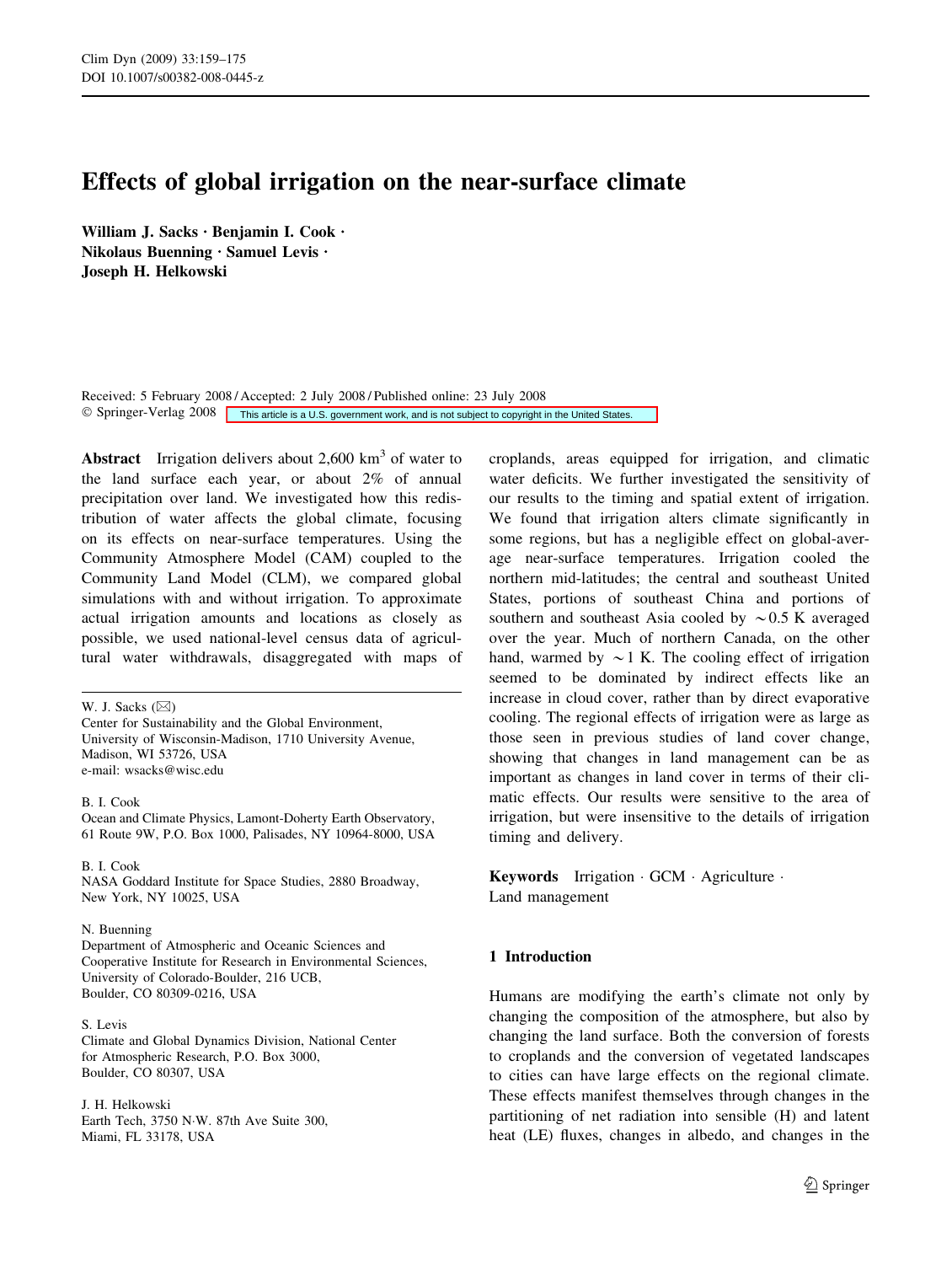surface roughness length (Foley et al. [2003](#page-16-0)). On the global average, the biophysical effects of historical deforestation on temperature seem to have been no larger than 0.1–0.2 K, suggesting that they are relatively unimportant. But this ignores important regional climate changes: the conversion of forests to croplands may have cooled some northern midlatitude regions by  $\sim$ 1 K or more, according to several global modeling studies (Brovkin et al. [1999](#page-16-0); Govindasamy et al. [2001;](#page-16-0) Zhao et al. [2001;](#page-17-0) Bounoua et al. [2002;](#page-16-0) Matthews et al. [2004](#page-17-0); Betts et al. [2007\)](#page-16-0).

In addition to these changes in land cover, humans can also affect the climate through changes in land management. Two farms growing the same crop may have different effects on the local climate because of differences in management practices. For example, no-till agriculture, in which crop residues are left on the field, increases albedo and suppresses soil evaporation (Lobell et al. [2006](#page-17-0), hereafter L06; Kucharik and Twine [2007](#page-17-0)). Double-cropping also affects the climate, by increasing the length of time in which the surface is covered by photosynthesizing and transpiring vegetation. Both of these practices affect surface temperatures directly, as well as modifying the carbon and water cycles (Schlesinger [1999](#page-17-0)).

Irrigation is perhaps the management practice that can have the largest effect on climate. The addition of water to the land surface tends to increase LE and decrease H. This increase in evapotranspiration leads to a cooling of the land surface. Under certain conditions, the resulting increase in atmospheric water vapor may also enhance cloud cover and downstream precipitation. Irrigation can also modify regional circulation patterns, by creating temperature contrasts between cool, moist irrigated areas and nearby hotter, drier non-irrigated areas (e.g., Kueppers et al. [2007\)](#page-17-0).

As of the year 2000, global agriculture used about  $2600 \text{ km}^3$  of water each year (Shiklomanov  $2000$ ), equivalent to 17 mm of water spread evenly over the land surface. This is a 75% increase from 1960 levels, and a 400% increase from 1900 levels of irrigation (Shiklomanov [2000\)](#page-17-0). Although only 18% of the world's croplands—or about 2% of the total land surface—are irrigated, these irrigated croplands produce 40% of the world's food (Siebert et al. [2005\)](#page-17-0). On average, these irrigated areas experience an addition of 800 mm of water each year, although this value varies considerably from region to region and from crop to crop.

The irrigation cooling effect is large enough to be seen in long-term temperature records near irrigated areas. For example, Bonfils and Lobell [\(2007](#page-16-0)) compared temperature trends in irrigated areas in California's Central Valley with those in nearby non-irrigated areas. They found that irrigation there has decreased summertime maximum

temperatures in heavily-irrigated areas by  $\sim$  2–3 K. Similarly, Mahmood et al. [\(2006](#page-17-0)) found an irrigation-induced cooling of  $\sim$  1 K in maximum growing season temperatures in irrigated areas in Nebraska.

Modeling studies have also shown significant climatic effects of irrigation, although they have disagreed about the magnitude and spatial pattern of these effects. Most of these modeling studies have been regional rather than global (e.g., Chase et al. [1999](#page-16-0); Adegoke et al. [2003](#page-16-0); Haddeland et al. [2006](#page-16-0); Kueppers et al. [2007](#page-17-0)). For example, Kueppers et al. ([2007\)](#page-17-0) investigated the irrigation cooling effect over California. They found that the conversion of natural vegetation to irrigated crops has cooled irrigated areas by  $\sim$  3.7 K in August and  $\sim$  1.6 K yearround. Averaged over all of California, they found that irrigation (along with other land cover changes) has decreased August temperatures by  $\sim 0.4$  K. Haddeland et al. [\(2006](#page-16-0)) found qualitatively similar, but smaller temperature decreases over the Colorado and Mekong river basins due to irrigation. Differences in the magnitude of the irrigation cooling effect between these studies can be partly explained by differences in how irrigation was modeled. Haddelend et al. (2006) only irrigated in their model when transpiration became limited by soil moisture, and only irrigated over a fraction of each grid cell. The amount of water they added through irrigation matched observations. Kueppers et al. [\(2007](#page-17-0)), in contrast, performed their irrigation by holding root zone soil moisture fixed at field capacity year-round in irrigated grid cells. They did not report how much water they added through irrigation, an omission common to many irrigation modeling studies.

Two recent global modeling studies also showed that irrigation cools the near-surface climate, but disagreed about the magnitude of this cooling (Boucher et al. [2004,](#page-16-0) hereafter B04; L06). As in the aforementioned regional modeling studies, differences between the irrigation algorithms of B04 and L06 can explain much of the discrepancy between these studies. L06 modeled irrigation by holding soil moisture in all croplands fixed at saturation during the growing season. They acknowledged that this is an ''extreme'' scenario, but did not estimate how extreme it is. They used the community atmosphere model (CAM) coupled to the community land model (CLM), a sophisticated land surface scheme (Oleson et al. [2004](#page-17-0)). Irrigation, as they modeled it, caused a global land surface cooling of 1.3 K, and regional cooling of up to 8 K. B04, in contrast, constrained their irrigation to match quantities and locations given by observations. They did this by directly prescribing the evapotranspiration flux from irrigation (but they allowed the natural latent heat flux to adjust dynamically, so the net additional latent heat flux in their irrigation experiment was less than the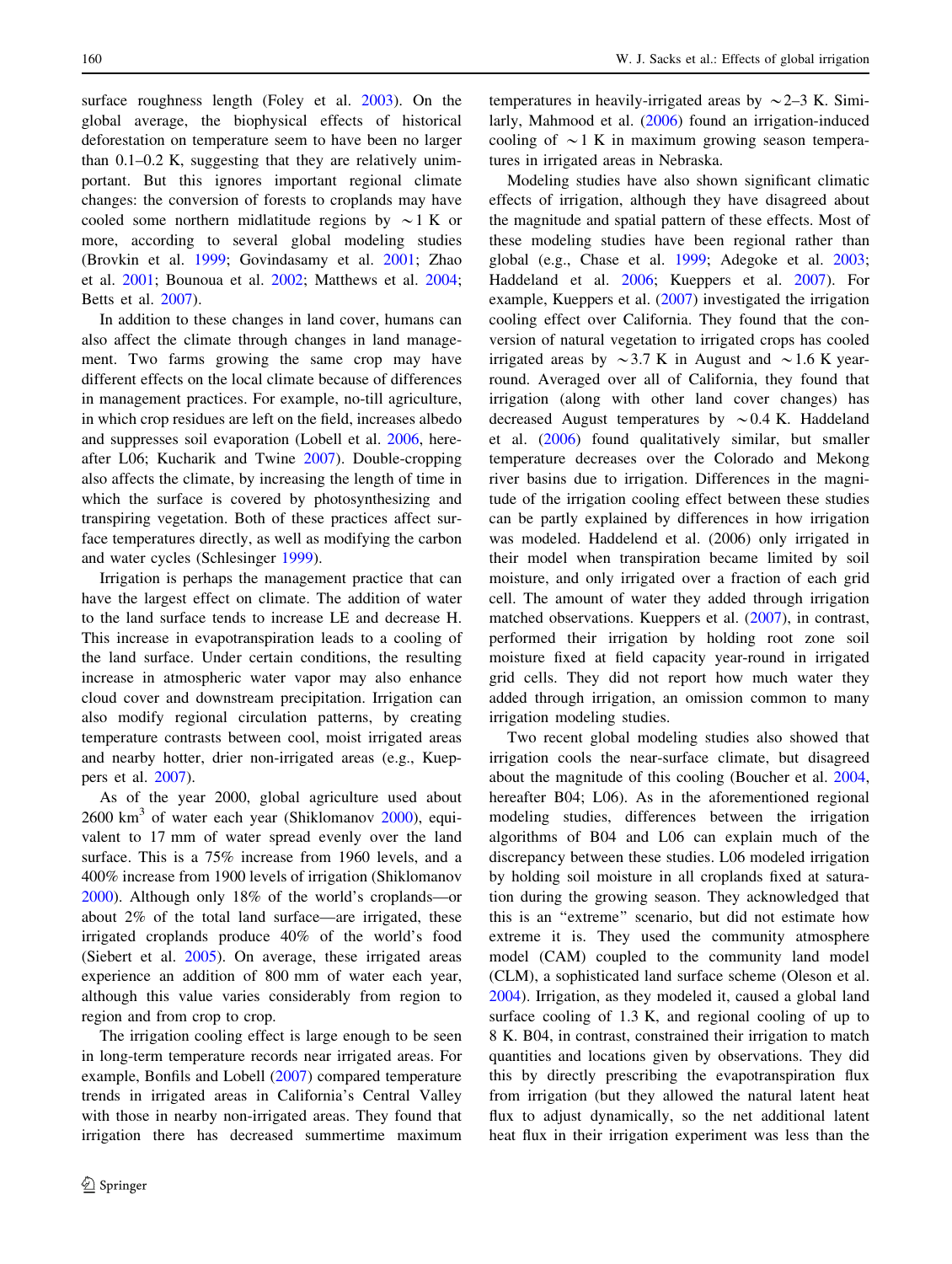<span id="page-3-0"></span>prescribed irrigation flux). Using the Laboratoire de Météorologie Dynamique General Circulation Model (LMDZ), which has a simple bucket model land surface scheme, they found that irrigation causes a global cooling of 0.05 K and regional cooling of up to 0.8 K. These climatic changes are still appreciable, but they are much smaller than those shown by L06.

In this study, as in B04 and L06, we estimate the effects of global irrigation on today's climate. However, unlike the previous studies, we strive to apply a realistic amount of irrigation water and explicitly calculate the effects on the surface water and energy balance. To do this, we use a global irrigation map based on census data from the Food and Agricultural Organization of the United Nations (FAO) (Helkowski [2004;](#page-16-0) Foley et al. [2005\)](#page-16-0). In contrast to B04, we add the irrigation water directly to the land surface and allow the land model to determine the fraction evaporated or transpired. Thus, we combine the most realistic aspects of L06 and B04—we use a sophisticated land surface model that calculates the partitioning between evapotranspiration and runoff, as in L06, and an observation-based data set of the locations and amounts of irrigation, as in B04. In addition to examining the effects of irrigation in a coupled landatmosphere model, we also examine the sensitivity of these effects to the method of irrigation—specifically related to the timing of irrigation water delivery, an aspect of land-atmosphere interactions that has not been considered before. Finally, we put our results in context by comparing them with the results of other irrigation and land cover change studies.

#### 2 Methods

#### 2.1 Irrigation data set

We created a global gridded data set of average annual irrigation water withdrawals by combining national-level census data of agricultural water use with maps of croplands, areas equipped for irrigation, and climatic water deficit (Helkowski [2004](#page-16-0); also reported in Foley et al. [2005](#page-16-0)). Census data were primarily taken from the FAO's AQU-ASTAT database (FAO [2004](#page-16-0)), but were augmented by additional sources for countries absent from that database (Gleick [1998;](#page-16-0) Kuo [2001\)](#page-17-0). We supplemented these national data with state-level data for the United States (USGS [2004\)](#page-17-0) and province-level data for China (China State Statistical Bureau [2004\)](#page-16-0). Data for the year 2000 were used where possible. These data sets specify water withdrawals, which are often greater than the amount of water that gets applied to crops, due to losses in transport and application. This overestimates the amount of water seen by the crops. Total water withdrawals, however, are the important quantity from an energy balance perspective—water evaporated during transport cools the surface just like water applied to fields. Residential ''irrigation''—the watering of lawns and gardens—is not included in these data sets.

We disaggregated the census data to a  $0.5^{\circ} \times 0.5^{\circ}$  grid using three weighting maps (Fig. 1):

1. Fractional cropland area (Leff et al. [2004](#page-17-0)): This factor accounted for both the total cultivated fraction of each grid cell and the crop type. Rice, sugar cane and cotton

Fig. 1 Weighting maps used to disaggregate the irrigation data: a fractional cropland area (rice, sugar cane and cotton are given double weighting), b fractional area equipped for irrigation, c ratio of actual

evapotranspiration to potential evapotranspiration, averaged over the growing season. The total relative weight for each grid cell is (a)  $\times$  (b)  $\times$  (1-(c))

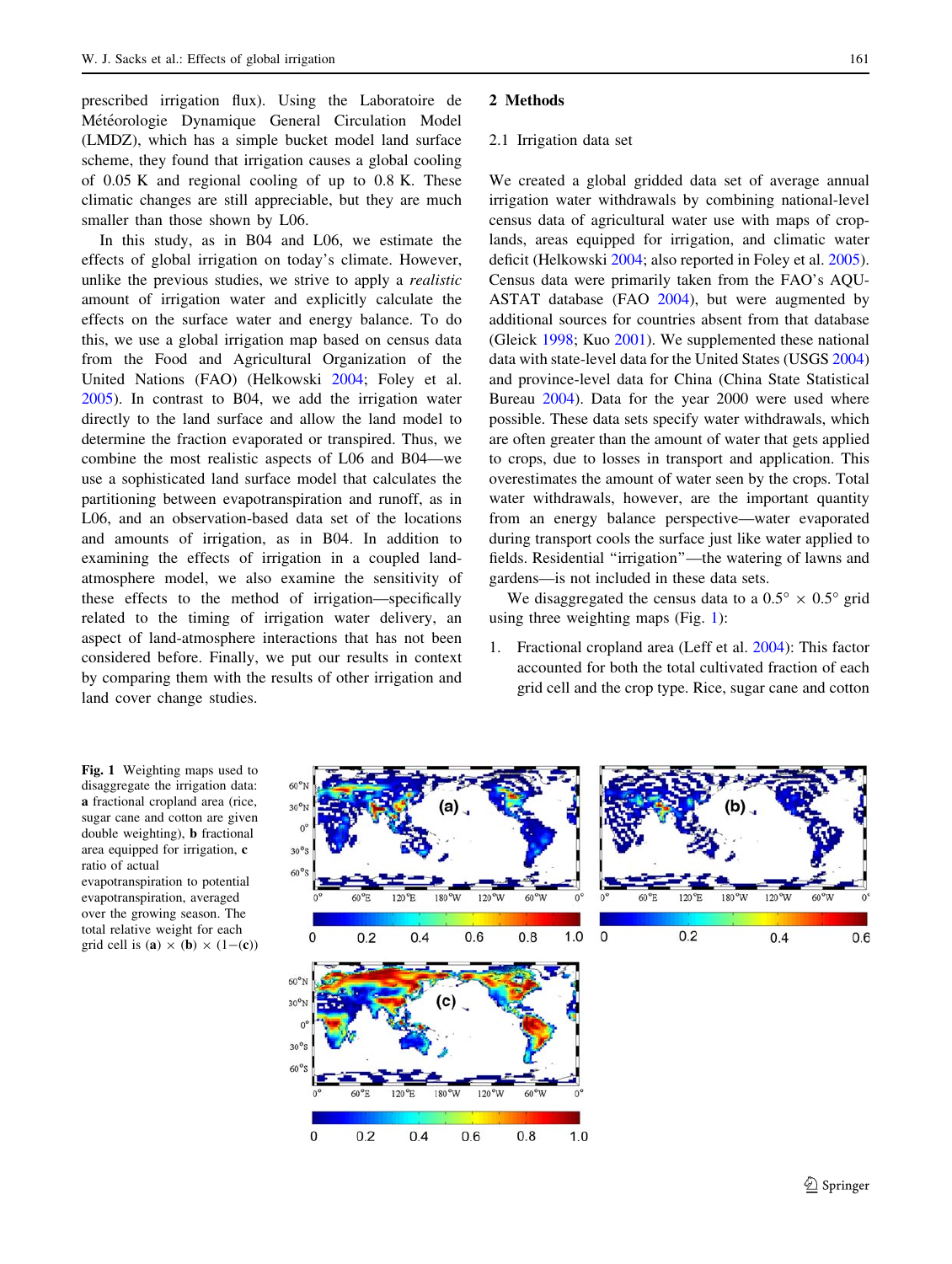were given double the weighting of all other crops, since these three crops require more water (the total "fractional area" could, therefore, be greater than one).

- 2. Fractional area equipped for irrigation (Siebert et al. [2001](#page-17-0)).
- 3. Annual climatic water deficit: this weight was defined as one minus the ratio of actual evapotranspiration to potential evapotranspiration, which we computed using a simple water balance model (Helkowski [2004](#page-16-0)). We used climatological averages over the growing season (defined as months with a mean temperature greater than  $5^{\circ}$ C).

These three weights were multiplied together to determine a total relative weight for each grid cell. We distributed the census-derived values among the grid cells in each political unit according to these weights. This allowed the spatial distribution of water withdrawals to be non-uniform within a political unit, but conserved the total amounts given in the census data.

Finally, we regridded this  $0.5^{\circ} \times 0.5^{\circ}$  map to T42 resolution (approximately  $2.8^{\circ} \times 2.8^{\circ}$ ), the resolution we used for our climate model simulations.

#### 2.2 Land and atmosphere models

We used version 3.5 of the Community Land Model (CLM3.5, hereafter simply referred to as CLM) (Oleson et al. [2004;](#page-17-0) Dickinson et al. [2006;](#page-16-0) Oleson et al. [2008\)](#page-17-0). The processes modeled by CLM include: solar and longwave radiation interactions with the plant canopy and soil; momentum, sensible and latent heat fluxes; heat transfer in soil and snow; canopy, snow and soil hydrology; and stomatal physiology and photosynthesis (Oleson et al. [2004](#page-17-0); [2008\)](#page-17-0). The water balance of each grid cell is given by:

$$
\Delta W_{\text{can}} + \Delta W_{\text{sno}} + \sum_{i=1}^{10} \left( \Delta w_{\text{liq}, i} + \Delta w_{\text{ice}, i} \right)
$$
  
=  $(q_{\text{rain}} + q_{\text{sno}} - E_t - E_i - E_g - q_{\text{over}} - q_{\text{drai}} - q_{\text{rgwl}}) \Delta t$  (1)

where  $W_{\text{can}}$  is canopy water,  $W_{\text{sno}}$  is snow water,  $W_{\text{liq, }i}$  is liquid water in soil layer *i*, and  $w_{\text{ice, }i}$  is soil ice in layer *i* (all in mm);  $q_{\text{rain}}$  is liquid precipitation,  $q_{\text{smo}}$  is solid precipitation,  $E_t$  is vegetation transpiration,  $E_i$  is evaporation of water intercepted by vegetation,  $E_g$  is ground evaporation,  $q_{over}$  is surface runoff,  $q_{\text{drai}}$  is sub-surface drainage,  $q_{\text{rgwl}}$  is runoff from glaciers, wetlands and lakes (all in mm  $s^{-1}$ ), and  $\Delta t$  is the time step (s). There are ten soil layers, with a total depth of 3.4 m (Oleson et al. [2004\)](#page-17-0).

Version 3.5 of CLM contains a number of improvements over CLM3. These improvements, summarized by Oleson et al. [\(2008](#page-17-0)), mainly serve to make the modeled hydrology better match observations. For example, a soil resistance term was added for the soil latent heat flux, and a scaling factor was added for canopy interception, improving the partitioning of evapotranspiration.

Each grid cell in CLM can contain multiple plant functional types (PFTs). We specified the PFT coverage in each grid cell using the data set of Lawrence and Chase [\(2007](#page-17-0)). Natural vegetation cover in this data set is based on the MODIS Vegetation Continuous Fields data set (Hansen et al. [2003](#page-16-0)), and crop cover is based on the historical crop maps of Ramankutty and Foley ([1999\)](#page-17-0). We also prescribed the time course of leaf area index (LAI) for each PFT in each grid cell using Lawrence and Chase's [\(2007](#page-17-0)) data. These data were derived from the MODIS monthly LAI data set of Myneni et al. [\(2002](#page-17-0)). The monthly LAI values, which represent climatological averages for 2001–2003, were linearly interpolated to give daily LAI.

In its standard configuration, CLM allows up to four PFTs to occupy a single grid cell. One of these PFTs may be a generic "crop"; the rest are either one of 14 natural vegetation types or bare ground. These four PFTs share a single soil column, so all have the same level of water availability. With the introduction of irrigation, this shared soil column leads to the unrealistic result that even natural vegetation is irrigated. For our simulations, we therefore divided the soil in each grid cell into two separate columns: one for crops (if present) and one for four natural PFTs. We made this modification for both the control runs and the irrigated runs.

For our coupled simulations, we interactively coupled CLM to version 3 of the Community Atmosphere Model (CAM) (Collins et al. [2004](#page-16-0), [2006](#page-16-0); Hurrell et al. [2006\)](#page-16-0). We ran the model using the spectral Eulerian dynamical core at T42 resolution, with 26 levels in the vertical and a 20 minute time step. We used climatological sea surface temperatures rather than an ocean model to decrease interannual variability, thus increasing the signal-to-noise ratio of irrigation's effects on climate. The initial conditions for the model were taken from a 150-year spin-up to ensure a near-equilibrium initial state.

#### 2.3 Irrigation modeling

We used the irrigation data set, described above, to prescribe the locations and annual amounts of irrigation in the model. However, this data set does not prescribe the timing of irrigation. We assumed that irrigation occurs around the peak of the growing season. Specifically, in each grid cell, we irrigated whenever crop LAI was at least 80% of the maximum annual LAI in that grid cell. In grid cells where crops were present but were not one of the four dominant PFTs, we instead determined the irrigation period using one of the dominant PFTs, with a preference for grass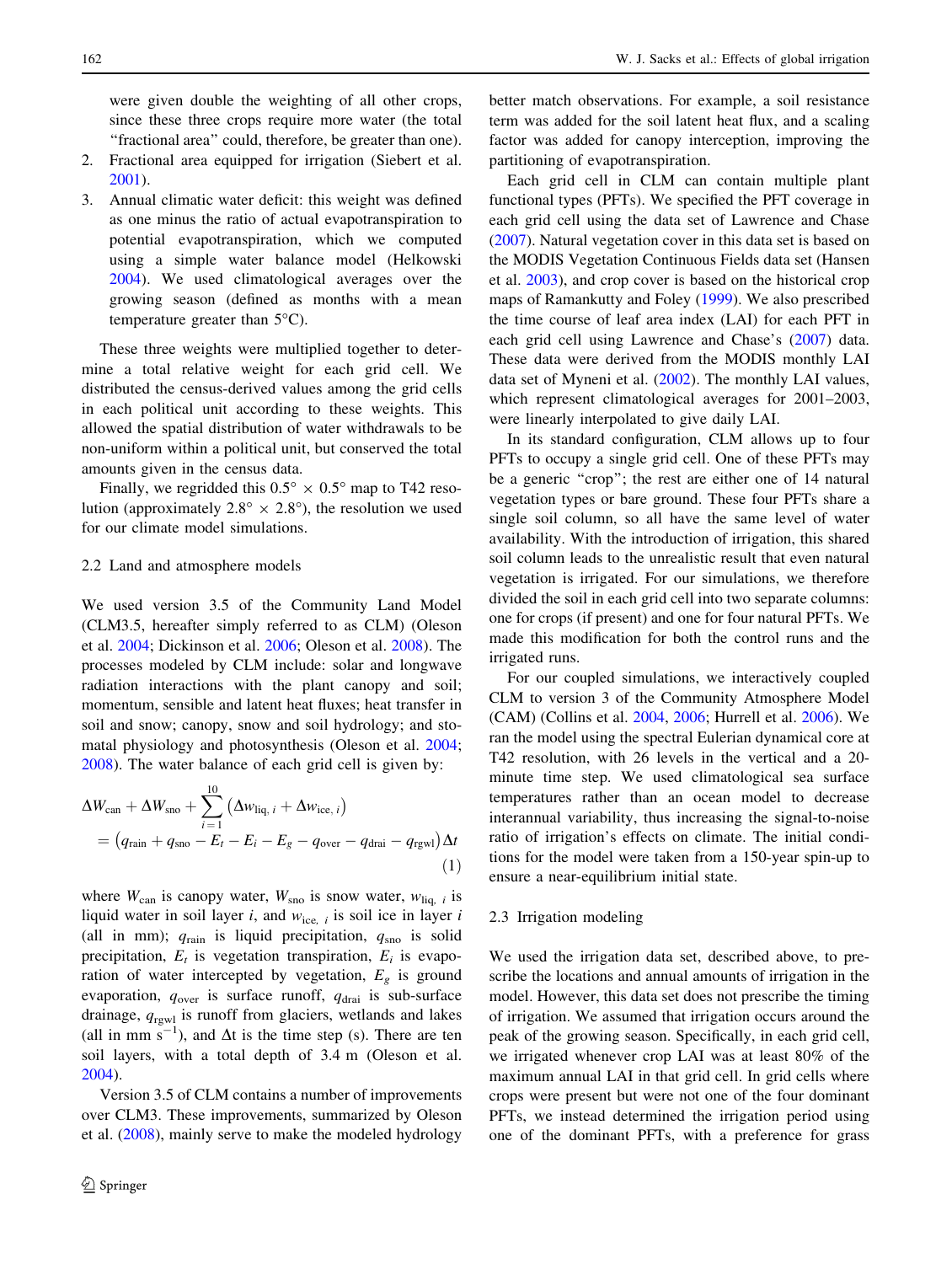<span id="page-5-0"></span>PFTs. Although this use of non-crop LAIs was only necessary for the O-IRRIG<sub>1Soil</sub> run (described below), we applied this rule in all simulations for consistency. Because LAIs did not vary interannually, the timing of irrigation was the same in every year.

Then, whenever LAI exceeded the 80% threshold, we irrigated at the following rate:

$$
I_i = \frac{I_{\text{ann}, i}}{86,400 \cdot I_{\text{ND}, i}} \cdot \frac{1}{A_{\text{crop}, i}}
$$
(2)

where  $I_i$  is the irrigation rate over the crop soil column in grid cell *i* (mm s<sup>-1</sup>),  $I_{\text{ann},i}$  is the annual irrigation in grid cell *i* from the input irrigation data set (mm year<sup>-1</sup>, averaged over the entire grid cell),  $I_{ND, i}$  is the number of days of irrigation per year in grid cell i, and  $A_{\rm{crop}, i}$  is the fractional area of the crop column in grid cell *i*. Thus, for a given grid cell, the irrigation rate did not vary within the irrigation season or between years. Irrigation only occurred over the crop soil column. This means that we did not irrigate at all in grid cells where the CLM land surface data had no crops, even if our irrigation data set called for irrigation there. Such grid cells accounted for 7% of global irrigation volume.

We applied the irrigation by adding  $I_i$  to the rain rate. However, the irrigation flux bypassed canopy interception, simulating an irrigation method similar to flood irrigation, the most common type of irrigation (Postel [1999](#page-17-0)). We spread the irrigation evenly throughout the day, with a little occurring in each time step.

#### 2.4 Simulations

We performed two 30-year coupled simulations: one with irrigation (C-IRRIG) and a control run without irrigation (C-NOIRRIG) (Table 1). Although we initialized the model in a spun-up state, this spin-up was done without irrigation and with the default CLM configuration of all PFTs in a grid cell sharing a single soil column. Thus, for both simulations, we discarded the first nine years as

additional spin-up, and performed comparisons using the last 21 years.

In addition to these coupled runs, we also performed a series of offline experiments with CLM to test the sensitivity of our results to the timing and spatial extent of irrigation (Table 1). We tested sensitivity to irrigation area through the run O-IRRIG<sub>1Soil</sub>. In this run, the cropland and natural vegetation all shared a single soil column, so if irrigation occurred anywhere in a grid cell, it was spread evenly over all the vegetation. This increased the area of irrigation, but the irrigation volume in each grid cell remained the same as in the coupled runs. There was a slight difference, however, in the total global irrigation volume. Grid cells where our irrigation data set called for irrigation but where CLM's input data had no crops were not irrigated in the simulations with a separate crop soil column, because in those runs we only irrigated over crops. These grid cells were irrigated in O-IRRIG<sub>1Soil</sub>, though, since this simplified the modeling.

Because these grid cells only accounted for 7% of global irrigation volume, this discrepancy should not have a large effect on our conclusions.

We tested sensitivity to the timing of irrigation through two additional runs: O-IRRIG $_{\text{Midnight}}$  and O-IRRIG $_{\text{Noon}}$ . In both runs the irrigation water was applied in a more concentrated pulse, for one hour each day. Again, total irrigation volume remained the same. In the first scenario, irrigation started at midnight local time; in the second, irrigation started at noon.

We ran each offline simulation for ten years, starting from a spun-up state. We discarded the first three years as additional spin-up, and computed differences averaged over the last seven years. We used the forcing data of Qian et al. [\(2006\)](#page-17-0), for the years 1995–2004. These data merge monthly observations from a number of sources with intramonthly anomalies from the National Centers for Environmental Prediction-National Center for Atmospheric Research (NCEP-NCAR) reanalysis. The resulting data have a 3-hour temporal resolution. The spatial resolution of

Table 1 Model runs performed for this study. Runs are either coupled to CAM3 (''C'') or driven by observations ("O"), control (''NOIRRIG'') or irrigated ("IRRIG")

Thus, O-IRRIG is the offline analog of C-IRRIG. Subscripts denote a single shared soil column for all vegetation in a grid cell (''1Soil''), or pulse irrigation (''Midnight'' or ''Noon'')

| Name                              | Coupled<br>to CAM? | Irrigation? | Separate crop<br>soil column? | Time of<br>irrigation | Associated<br>control run |
|-----------------------------------|--------------------|-------------|-------------------------------|-----------------------|---------------------------|
| C-NOIRRIG                         | ✓                  |             | V                             |                       |                           |
| C-IRRIG                           | ✔                  | V           | V                             | 24 <sub>h</sub>       | <b>C-NOIRRIG</b>          |
| O-NOIRRIG                         |                    |             | V                             |                       |                           |
| O-NOIRRIG <sub>1Soil</sub>        |                    |             |                               |                       |                           |
| O-IRRIG                           |                    | ✔           | V                             | 24 <sub>h</sub>       | <b>O-NOIRRIG</b>          |
| $O$ -IRRI $G_{1}$ <sub>Soil</sub> |                    | V           |                               | 24 <sub>h</sub>       | O-NOIRRIG1Soil            |
| $O$ -IRRI $G_{\text{Midnight}}$   |                    | V           | V                             | Midnight-1 AM         | <b>O-NOIRRIG</b>          |
| $O$ -IRRI $G_{Noon}$              |                    | ✔           | V                             | Noon-1 PM             | <b>O-NOIRRIG</b>          |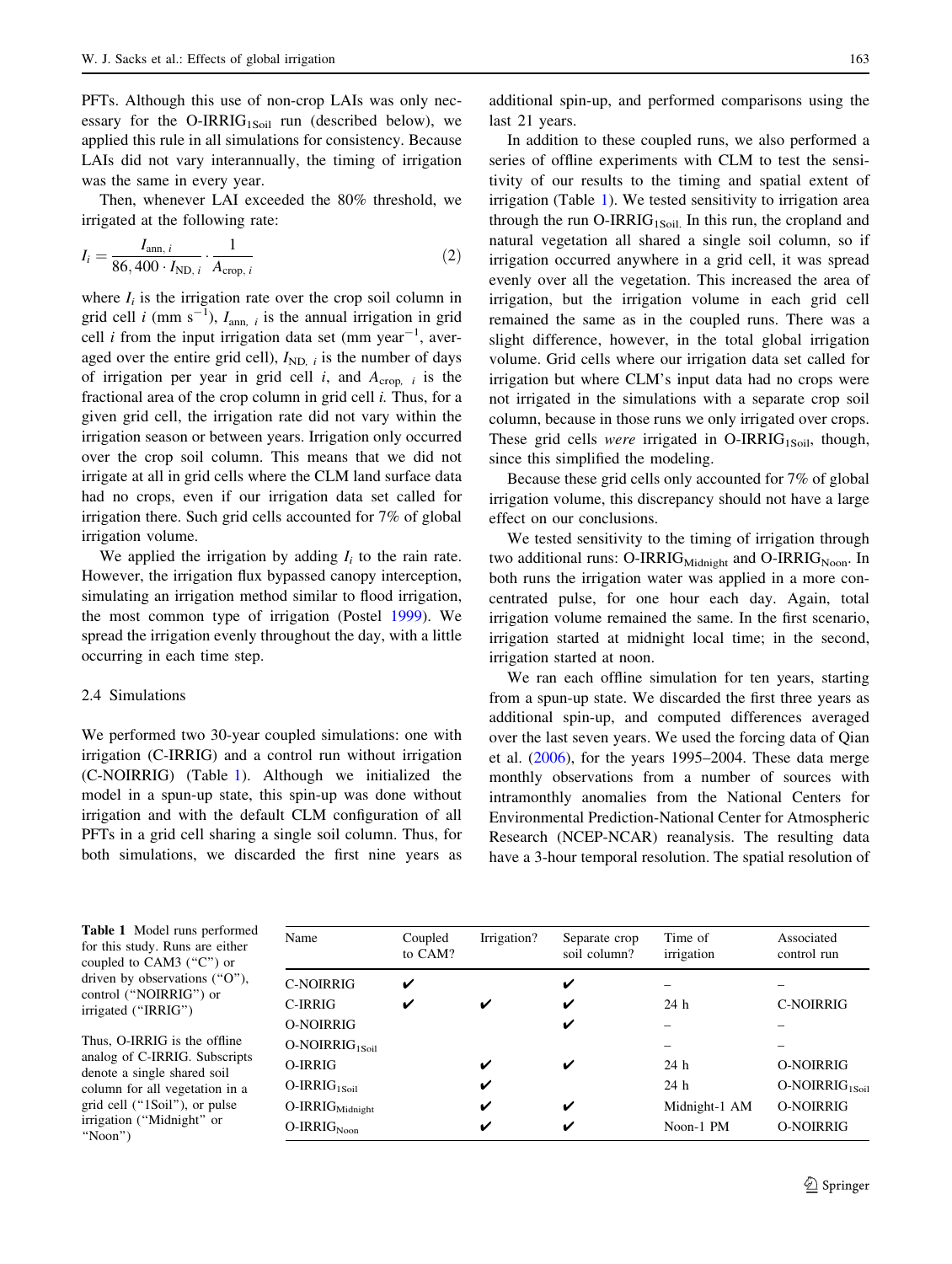the offline runs was the same as that of the coupled runs (roughly  $2.8^{\circ} \times 2.8^{\circ}$ ), but the time step was 30 minutes (in contrast to the 20-minute time step of the coupled runs).

## 3 Results

#### 3.1 Coupled irrigation simulation

Irrigation distributes about  $2,560 \text{ km}^3$  of water to the world's agricultural lands each year (Table [2\)](#page-7-0) (this value, derived from our data set, is similar to that given by Shiklomanov ([2000](#page-17-0))). This irrigation is equivalent to 17 mm of water spread evenly over the land surface, or 2.1% of the precipitation over land in the control run of CLM. Of course, this irrigation input is not spread evenly over space or time. Over half of the world's irrigation occurs in India and Southeast Asia (Fig. [2\)](#page-8-0). Most of the remaining irrigation occurs in a band between about 30°-45°N. In our model, the northern mid-latitude irrigation occurred primarily in the boreal summer (June, July and August: JJA), coinciding with the peak of the growing season. Irrigation in India and much of Southeast Asia, in contrast, occurred in autumn (September, October and November: SON) (Fig. [2](#page-8-0)). Less irrigation occurred in boreal spring (March, April and May: MAM) than in summer and autumn, and even less in boreal winter (December, January and February: DJF).

Globally, irrigation in CLM led to an increase in annual LE of 0.656 W  $m^{-2}$  $m^{-2}$  $m^{-2}$  (Table 2; this and all other averages refer only to land areas). This additional evapotranspiration, equivalent to 8.3 mm year<sup>-1</sup> averaged over global land, accounted for 38% of the extra water added to the surface (most of this extra water was from irrigation, although there was also an increase in precipitation, as discussed below). The rest of the added water was lost through runoff or sub-surface drainage. The largest increases in LE occurred in northern mid-latitude regions in JJA, the months of greatest irrigation (Fig. [3](#page-9-0)). On average, the increase in LE was ten times greater over irrigated areas than over non-irrigated areas (Table [3](#page-10-0)). However, there was a large increase in LE in the central United States in JJA (Fig. [3\)](#page-9-0), despite irrigation rates that were lower than in many other regions. This increase in LE can be explained by a regional precipitation increase of nearly 1 mm day<sup>-1</sup> in JJA in the irrigation run.

Most of the heavily irrigated regions of India, eastern China and Southeast Asia had small increases in LE relative to the irrigation there (Fig. [3;](#page-9-0) Table [4](#page-10-0)). The model predicted that a large fraction of irrigation water in those regions was lost to sub-surface drainage. This was partly due to the already-wet climate in those regions. And in reality, half of the irrigation in this region occurs over rice,

which experiences a higher drainage fraction than other crops (Guerra et al. [1998](#page-16-0)). But the drainage fraction in our model was still unrealistically high, and this result probably partly reflects errors in our modeled seasonality of irrigation. For example, we likely underestimated the fraction of irrigation in India that occurs in the dry season (DJF), since our irrigation seasonality was based on the period of maximum vegetation greenness. Thus, we probably underestimated the effects of irrigation in those heavily irrigated regions.

Near-surface humidity and precipitation both increased over land, probably caused at least in part by the increased evapotranspiration. Specific humidity over land was 0.767% higher in the irrigation run than in the control run, with larger increases in JJA and SON (Table [2\)](#page-7-0). Precipitation increased by 4.3 mm year<sup>-1</sup> over land, 25% of the irrigation rate. The precipitation increase, like the increases in latent heat flux and specific humidity, peaked in JJA (Table [2\)](#page-7-0). The precipitation increase was much greater over irrigated grid cells than over non-irrigated grid cells (Table [3\)](#page-10-0). But this does not necessarily indicate that the precipitation feedbacks were confined within individual grid cells. Rather, this pattern could simply reflect the fact that most irrigation occurs in the same broad latitudinal band, so precipitation downwind of one irrigated grid cell tends to fall in another irrigated grid cell. This precipitation increase partly explains why global LE increased by nearly twice as much in the coupled run as in the similar offline run (Table [2](#page-7-0); compare with O-IRRIG in Table [5\)](#page-11-0).

The global-average near-surface temperature change was near zero (Table [2](#page-7-0)). Although air temperatures decreased by an average of 0.061 K over irrigated areas, they increased by 0.079 K over non-irrigated areas (Table [3\)](#page-10-0). It is possible that the global-average temperature change was dampened somewhat by our use of fixed sea surface temperatures, but a separate set of experiments (not shown) indicated that this dampening effect was probably small. Regionally, there were some significant near-surface temperature changes due to irrigation (Fig. [4](#page-11-0); Table [4](#page-10-0)). Parts of the northern mid-latitudes, including the central and southeast United States, portions of southeast China and portions of southern and southeast Asia, cooled by about 0.5 K averaged over the year. Much of northern Canada, on the other hand, warmed by about 1 K. Temperature decreases were most extensive in JJA, when large areas of the northern mid-latitudes cooled by 1 K or more (Figs. [4](#page-11-0), [5](#page-12-0)). These areas of significant cooling coincided with areas of large increases in LE (Fig. [3](#page-9-0)).

While the increase in LE caused some of the surface cooling seen over irrigated areas, other factors strengthened this cooling. For example, the cooling over the United States and southeast China in JJA was due in part to a decrease in downwelling radiation at the surface (Figs. [4](#page-11-0)d, [6\)](#page-12-0). This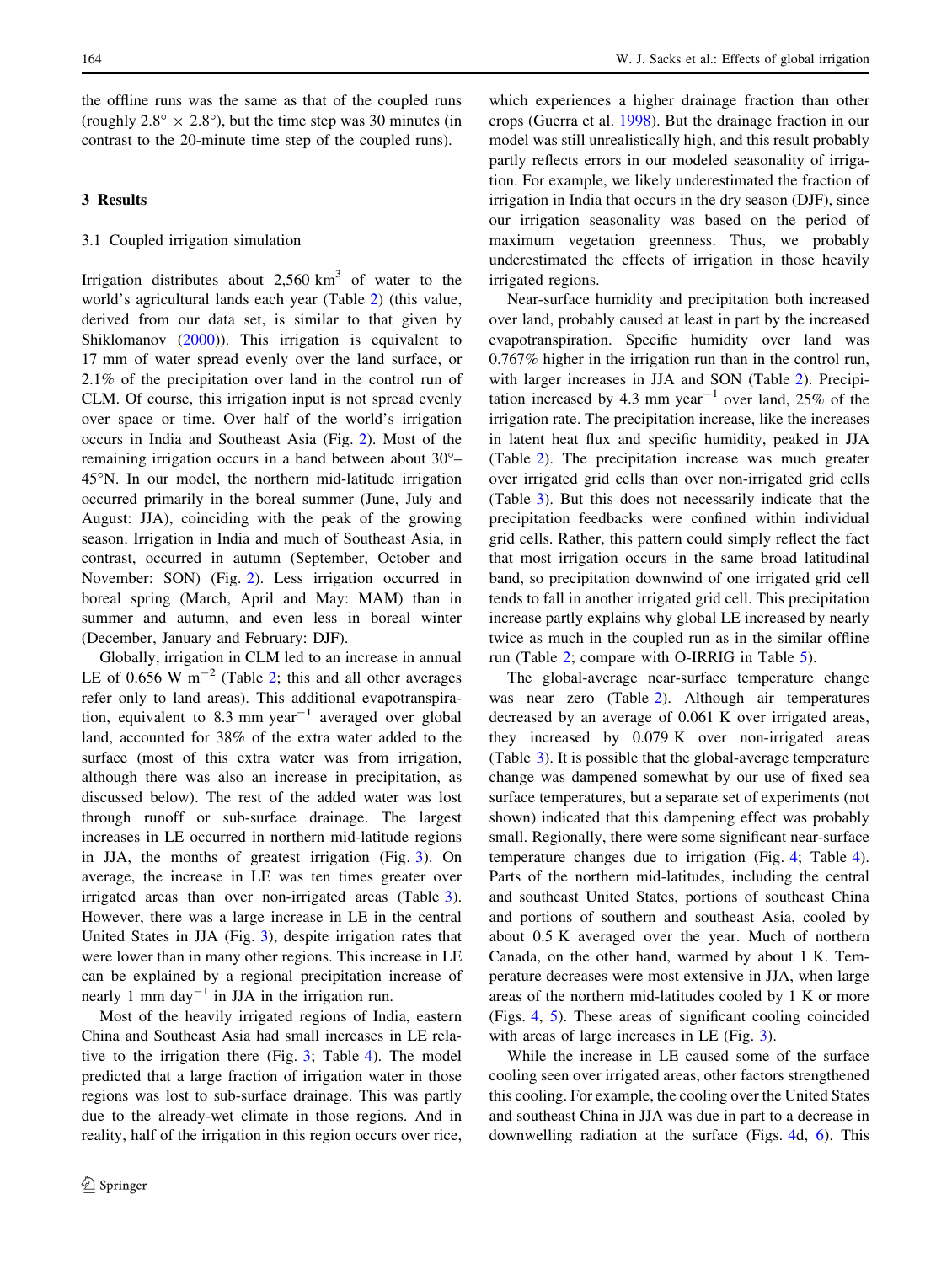<span id="page-7-0"></span>

|                                                                                                                                                                                                                           | DJF                     | MAM                    | ЛA                      | <b>SON</b>              | Annual                      |
|---------------------------------------------------------------------------------------------------------------------------------------------------------------------------------------------------------------------------|-------------------------|------------------------|-------------------------|-------------------------|-----------------------------|
| Irrigation Amount (km <sup>3</sup> )                                                                                                                                                                                      | 266 [0.020]             | 486 [0.036]            | 871 [0.064]             | 941 [0.070]             | 2560 [0.047]                |
| Latent Heat Flux (W $m^{-2}$ )                                                                                                                                                                                            | 0.115 [0.004]           | 0.649 [0.023]          | 1.363 [0.047]           | 0.496 [0.017]           | 0.656 [0.023]               |
|                                                                                                                                                                                                                           | (0.311%)                | $(1.481\%)***$         | $(2.672\%)***$          | $(1.206\%)*$            | $(1.517\%)***$              |
| Ground Evaporation (W $\mathrm{m}^{-2}$                                                                                                                                                                                   | $0.185$ [0.006]         | 0.597 [0.021]          | 0.981 [0.034]           | $0.463$ [0.016]         | 0.556 [0.019]               |
|                                                                                                                                                                                                                           | $(1.105\%)*$            | $(2.876\%)***$         | $(4.315\%)***$          | $(2.548\%)$ **          | $(2.840\%)***$              |
| Canopy Evaporation (W m <sup>-2</sup> )                                                                                                                                                                                   | 0.002<br>$-0.050$ $[-]$ | $-0.002$ [ $-0.0001$ ] | 0.074 [0.003]           | $-0.007[-0.0003]$       | 0.004 [0.0001]              |
|                                                                                                                                                                                                                           | $(-0.724%)$             | $(-0.029\%)$           | (1.072%)                | $(-0.092\%)$            | (0.053%)                    |
| Canopy Transpiration (W m <sup>-2</sup> )                                                                                                                                                                                 | 0.001<br>$-0.020$ $-$   | $0.055$ [0.002]        | 0.307 [0.012]           | 0.041 [0.002]           | 0.096 [0.004]               |
|                                                                                                                                                                                                                           | $(-0.149%)$             | $(0.338\%)$            | $(1.440\%)***$          | $(0.264\%)$             | $(0.579\%)$ **              |
| Downwelling Radiation ( $W m^{-2}$ )                                                                                                                                                                                      | $0.243(0.054\%)$        | 0.173(0.035%)          | 0.060(0.011%)           | $-0.387$ $(-0.079\%)$ * | $0.022(0.005\%)$            |
| Sensible Heat Flux (W $m^{-2}$ )                                                                                                                                                                                          | $-0.105(-0.493\%)$      | $-0.287(-0.969\%)*$    | $-0.647 (-2.022\%)$ *** | $-0.332(-1.215\%)*$     | $-0.343$ $(-1.243\%)^{***}$ |
| 2-m Air Temperature (K)                                                                                                                                                                                                   | $0.150*$                | 0.006                  | $-0.056$                | $-0.041$                | 0.015                       |
| 2-m Air Temperature, Daily Max (K)                                                                                                                                                                                        | 0.114                   | $-0.011$               | $-0.076$                | $-0.081*$               | $-0.014$                    |
| 2-m Air Temperature, Daily Min (K)                                                                                                                                                                                        | $0.180*$                | 0.023                  | $-0.025$                | 0.000                   | 0.045                       |
| 2-m Specific Humidity (g $kg^{-1}$ )                                                                                                                                                                                      | $8\%)$<br>0.023(0.33)   | $0.021(0.277%)$ *      | $0.119(1.271\%)$ ***    | $0.081(1.005\%)*$       | $0.061(0.767\%)$ ***        |
| Precipitation Rate (mm $day^{-1}$ )                                                                                                                                                                                       | $-0.008(-0.364\%)$      | $0.014~(0.628\%)$      | $0.027$ (1.236%)*       | 0.014(0.597%)           | $0.012 (0.517\%)$ *         |
| Cloud Fraction                                                                                                                                                                                                            | $-0.001(-0.259\%)$      | $-0.001(-0.123\%)$     | 0.001(0.289%)           | $0.003(0.601\%)$ *      | 0.001(0.12%)                |
| Volumetric Soil Moisture ( $mm^{-3}$ )                                                                                                                                                                                    | $0.002(0.582\%)***$     | $0.002(0.486\%)$ ***   | $0.002(0.673\%)$ ***    | $0.003(0.732\%)***$     | $0.002(0.617\%)***$         |
| Bracketed numbers for irrigation, latent heat flux and its components give equivalent values in mm day <sup>-1</sup> , averaged over all land. Numbers in parentheses give percent changes relative to the<br>control run |                         |                        |                         |                         |                             |

Table 2 Differences between coupled irrigation and control runs, averaged over all land

Table 2 Differences between coupled irrigation and control runs, averaged over all land

 $\underline{\textcircled{\tiny 2}}$  Springer

Significance values for t tests between the control and irrigation run: Significance values for *t* tests between the control and irrigation run:<br>  $* P < 0.1$ 

 $P < 0.1$ \*\*  $P < 0.01$ \*\*\*  $P < 0.001$ 

\*\*\*  $P < 0.001$  $^{**}P < 0.01$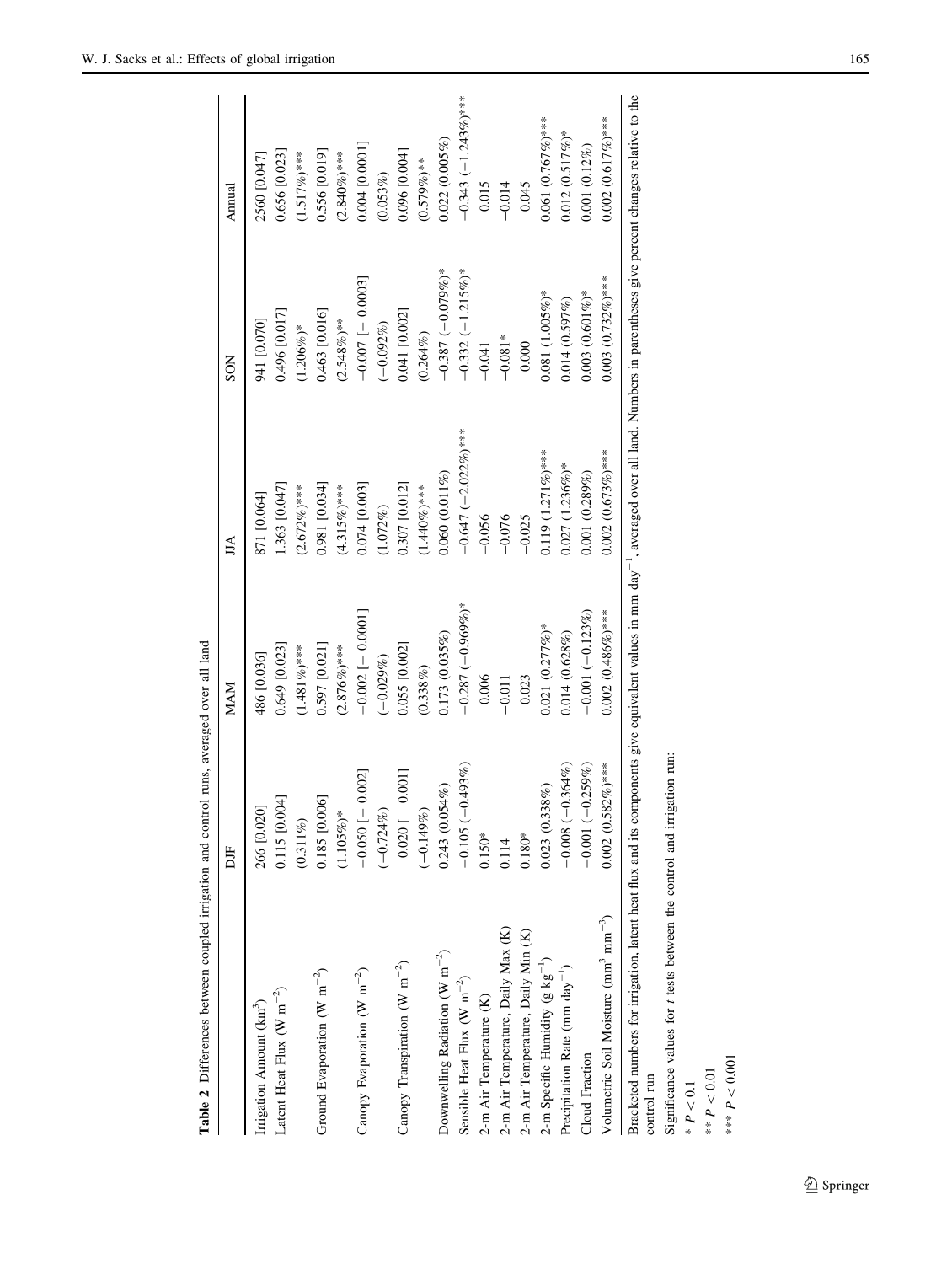<span id="page-8-0"></span>Fig. 2 a Annual irrigation amounts used to force our model (mm year<sup> $-1$ </sup>). This map disaggregates national-level census data (sub-national for the United States and China) using the weighting maps shown in Fig. [1](#page-3-0). b–e Seasonal distribution of irrigation in our model, based on when crop LAI exceeded 80% of its annual maximum for a grid cell: b DJF, c MAM, d JJA, e SON



decrease in surface radiation, in turn, was mostly caused by increasing cloud cover, which led to an increased fraction of reflected solar radiation. In fact, even for irrigated areas, changes in surface temperatures were more highly correlated with changes in downwelling radiation (linear regression:  $R^2 = 0.49$ ) than with changes in LE ( $R^2 = 0.40$ ). Furthermore, patterns of JJA temperature change over non-irrigated lands were similar to those over heavily irrigated lands. For example, in the northern mid-latitudes, even non-irrigated lands cooled substantially, although this cooling was lower than that over heavily-irrigated areas (Fig. [5](#page-12-0)). This suggests that, on the scale of a climate model grid cell, much of the cooling effect of irrigation is due to non-local processes such as changes in cloud cover, rather than local evaporative cooling. Indeed, evaporative cooling in one region should be offset by warming from the release of latent heat in other parts of the atmosphere. This offsetting does not necessarily imply zero net temperature change at the surface (the heat may be released higher in the atmosphere, modifying the lapse rate). It does, however, further suggest that indirect effects such as changing cloud cover may be more important for global-average temperature than the direct evaporative cooling from irrigation.

Irrigation exerted a greater cooling effect during the day than at night, and therefore led to a decrease in the diurnal temperature range (Tables [2–](#page-7-0)[4\)](#page-10-0). The average change in daily minimum temperatures over irrigated grid cells was near zero (Table [3\)](#page-10-0). This result is not just an artifact of averaging over space and time: Even over individual grid cells and a single season, irrigation generally had a greater effect on daily maximum temperatures than on daily minimum temperatures. This supports other results suggesting that irrigation mostly affects daytime climate, since its two main cooling effects—evaporative cooling and an increase in cloud-reflected solar radiation—primarily happen during the day (Dai et al. [1999](#page-16-0); Duffy et al. [2006](#page-16-0)).

Offsetting the cooling over irrigated areas, there were areas of significant warming over Canada and northern Alaska in DJF and MAM. It seems that this warming was largely caused by a deepening of the Aleutian Low, a low-pressure system centered off the coast of Alaska in boreal winter. The strengthened low-pressure system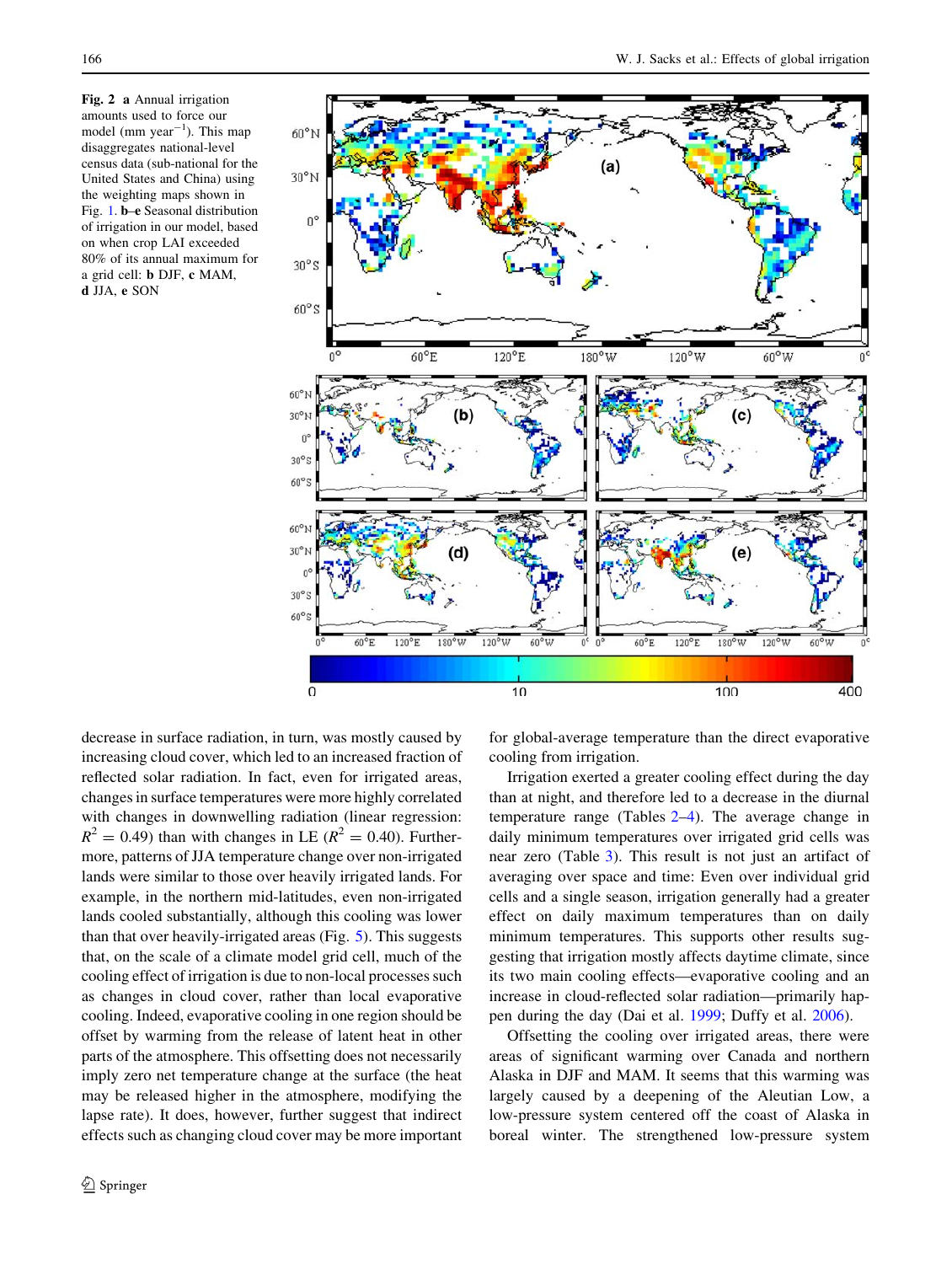<span id="page-9-0"></span>Fig. 3 a Annually-averaged differences in the surface latent heat flux over land between the irrigated and non-irrigated coupled model runs (W  $m^{-2}$ ). Positive values indicate a greater latent heat flux with irrigation. All differences shown here are significant at a 95% confidence level, using 21-year averages. b–e As in a, but for seasonal averages: b DJF, c MAM, d JJA, e SON



caused the import of more warm, moist air from the Gulf of Alaska onto land. In addition to directly resulting in more heat transport onto land, these shifting dynamics were also associated with a change in the nature of the cloud cover in this region. In DJF, the area of greatest warming coincided with a decrease in low clouds, but an increase in medium and high clouds (low clouds tend to cool the surface, whereas high clouds tend to heat the surface). In MAM, there was a general decrease in cloudcover over the area of greatest warming. Both sets of conditions led to an increase in cloud radiative forcing over the region. The warming in this region was further reinforced by a decrease in snow cover and a consequent decrease in albedo.

As expected, irrigation had a greater effect on temperature in dry regions than in wet regions. For a given level of irrigation, the cooling over grid cells with precipitation lower than the median was much greater than the cooling over grid cells with precipitation higher than the median (Fig. [7](#page-12-0)).

Albedo only decreased slightly due to irrigation,  $-0.001$ on the annual average, averaged over irrigated grid cells. Wetter soils are darker, but because we only irrigated when LAI was high, the overlying vegetation mostly obscured the changes in soil albedo. In reality, increases in LAI due to irrigation can have a significant effect on the albedo of irrigated areas. However, we prescribed the same time course of LAI in the irrigated and control simulations, so did not allow for this effect.

#### 3.2 Offline sensitivity analyses

CLM's default configuration uses a single soil column for all vegetation types in a grid cell. In this study, in contrast, we used a separate soil column for crops in each grid cell. We tested the importance of this splitting of the soil column using two offline runs, O-IRRIG (the offline analog of the coupled simulation) and O-IRRIG<sub>[1](#page-5-0)Soil</sub> (Table 1). The irrigated area was nearly seven times larger in O-IR-RIG<sub>1Soil</sub> than in O-IRRIG. This sevenfold increase in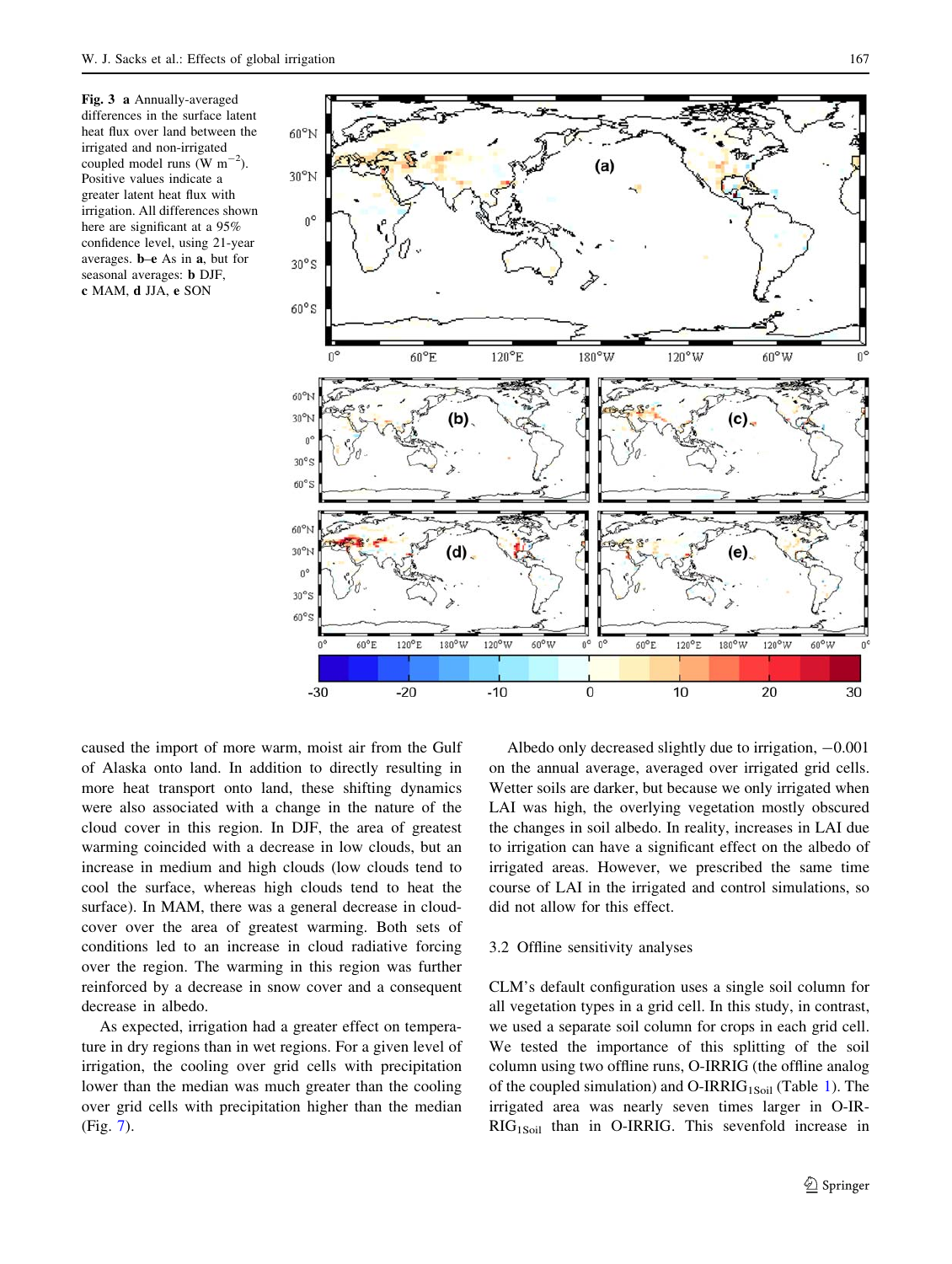|                                            | Irrigated Grid Cells      | Non-irrigated Grid Cells |
|--------------------------------------------|---------------------------|--------------------------|
| Irrigation Amount $(km3)$                  | 2560 [0.103]              | $\Omega$                 |
| Latent Heat Flux (W $m^{-2}$ )             | 1.277 [0.044]             | $0.128$ [0.004]          |
|                                            | $(1.928\%)$ ***           | (0.339%)                 |
| Ground Evaporation (W $m^{-2}$ )           | 1.095 [0.038]             | $0.099$ [0.003]          |
|                                            | $(4.215\%)$ ***           | (0.697%)                 |
| Canopy Evaporation (W $m^{-2}$ )           | $0.031$ [0.001]           | $-0.019$ [- 0.001]       |
|                                            | $(0.345\%)$               | $(-0.336%)$              |
| Canopy Transpiration (W $m^{-2}$ )         | $0.152$ [0.005]           | $0.048$ [0.002]          |
|                                            | $(0.704\%)$ ***           | $(0.393\%)*$             |
| Downwelling Radiation (W $m^{-2}$ )        | $-0.441(-0.083\%)*$       | $0.417(0.091\%)$         |
| Sensible Heat Flux (W $m^{-2}$ )           | $-0.744$ $(-2.251\%)$ *** | $-0.002(-0.009\%)$       |
| $2-m$ Air Temperature $(K)$                | $-0.061$                  | 0.079                    |
| 2-m Air Temperature, Daily Max (K)         | $-0.102*$                 | 0.061                    |
| 2-m Air Temperature, Daily Min (K)         | $-0.014$                  | 0.094                    |
| 2-m Specific Humidity (g $kg^{-1}$ )       | $0.091(0.943\%)$ ***      | $0.040~(0.605\%)*$       |
| Precipitation Rate (mm day <sup>-1</sup> ) | $0.023$ $(0.860\%)**$     | 0.002(0.096%)            |
| Cloud Fraction                             | $0.002$ $(0.485\%)**$     | $-0.001(-0.186%)$        |
| Volumetric Soil Moisture $(mm3 mm-3)$      | $0.004$ $(1.516\%)$ ***   | $0.0003(0.080\%)$        |

<span id="page-10-0"></span>Table 3 Annually-averaged differences between coupled irrigation and control runs, split into irrigated versus non-irrigated grid cells, averaged over all land

Bracketed numbers for irrigation, latent heat flux and its components give equivalent values in mm day<sup>-1</sup>, averaged over either irrigated or nonirrigated grid cells. Numbers in parentheses give percent changes relative to the control run

Significance values for t-tests between the control and irrigation run:

 $* P < 0.1$ \*\*  $P < 0.01$ \*\*\*  $P < 0.001$ 

| <b>Table 4</b> Differences between coupled irrigation and control runs averaged over three regions: the United States ( $25^{\circ}$ –50°N, $50^{\circ}$ –165°W), India |  |
|-------------------------------------------------------------------------------------------------------------------------------------------------------------------------|--|
| $(5^{\circ}-35^{\circ}N, 70^{\circ}-91^{\circ}E)$ , and Eastern China (20°–40°N, 108°–122°E); only land points are included                                             |  |

|                                        | <b>United States</b> |                | India         |                 | Eastern China   |                 |
|----------------------------------------|----------------------|----------------|---------------|-----------------|-----------------|-----------------|
|                                        | JJА                  | Annual         | <b>SON</b>    | Annual          | <b>JJA</b>      | Annual          |
| Irrigation amount $(km^3)$             | 119 [0.125]          | 201 [0.053]    | 492 [1.133]   | 755 [0.433]     | 135 [0.679]     | 246 [0.312]     |
| Latent heat flux (W $m^{-2}$ )         | 3.788 [0.131]        | 1.619 [0.056]  | 0.968 [0.033] | 1.611 [0.056]   | $0.108$ [0.004] | $0.750$ [0.026] |
|                                        | $(4.989\%)***$       | $(3.886\%)***$ | $(1.482\%)*$  | $(2.555\%)$ *** | $(0.100\%)$     | $(1.194\%)*$    |
| $2-m$ Air temperature $(K)$            | $-0.368*$            | $-0.226*$      | $-0.187*$     | $-0.202*$       | $-0.270*$       | $-0.222*$       |
| $2-m$ Air temperature, daily max $(K)$ | $-0.482*$            | $-0.286*$      | $-0.281**$    | $-0.294*$       | $-0.492*$       | $-0.351**$      |
| $2-m$ Air temperature, daily min $(K)$ | $-0.211*$            | $-0.153$       | $-0.114$      | $-0.120$        | $-0.066$        | $-0.125$        |

Bracketed numbers for irrigation and latent heat fluxes give equivalent values in mm day<sup>-1</sup>, averaged over the region. Numbers in parentheses give percent changes relative to the control run

Significance values for  $t$  tests between the control and irrigation run:

 $* P < 0.1$ 

\*\*  $P < 0.01$ 

\*\*\*  $P < 0.001$ 

irrigated area led to a  $67\%$  increase in global-average  $\Delta$ LE and a 59% increase in the magnitude of  $\Delta TG$  (where  $\Delta LE$ is the difference in the latent heat flux and  $\Delta TG$  is the difference in ground temperature between the irrigation and control run) (Table [5\)](#page-11-0). Thus, splitting the soil column was indeed important for achieving more realistic results.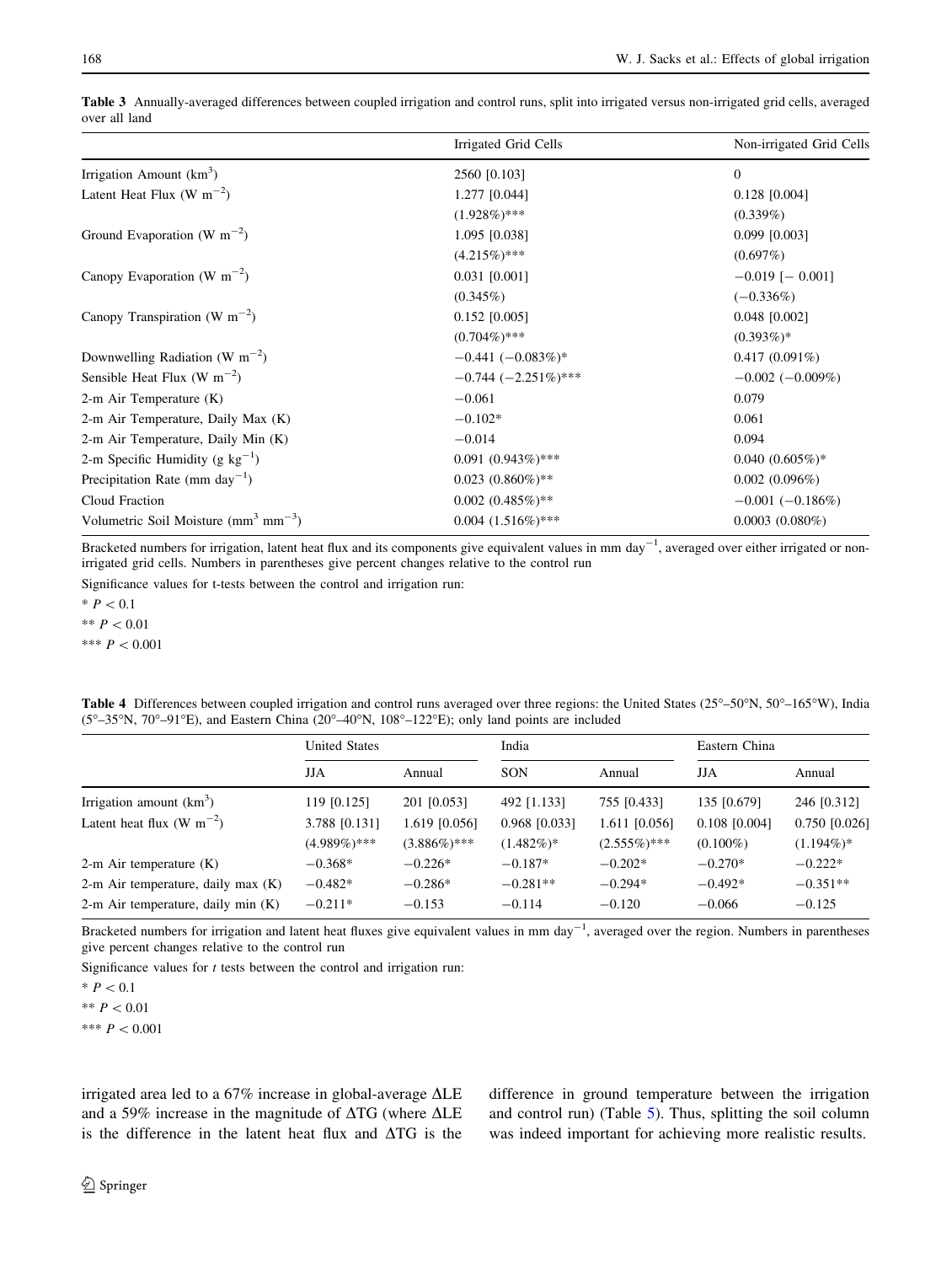<span id="page-11-0"></span>Table 5 Globally and annually-averaged changes in select variables in a set of offline sensitivity analyses (see Table [1](#page-5-0) for definitions of the runs)

|                                    | O-IRRIG              | $O-IRRIG1Soil$       | $O$ -IRRI $G_{Midnight}$ | $O-IRRIGNoon$        |
|------------------------------------|----------------------|----------------------|--------------------------|----------------------|
| Irrigated area $(km^2)$            | $1.35 \times 10^{7}$ | $8.88 \times 10^{7}$ | $1.35 \times 10^{7}$     | $1.35 \times 10^{7}$ |
| Latent Heat Flux (W $m^{-2}$ )     | 0.3597               | $0.6017**$           | $0.3562**$               | $0.3650**$           |
| Ground Evaporation (W $m^{-2}$ )   | 0.3364               | $0.5656**$           | $0.3322**$               | $0.3411**$           |
| Canopy Transpiration (W $m^{-2}$ ) | 0.02587              | $0.03841*$           | $0.02654**$              | $0.02628*$           |
| Ground Temperature (K)             | $-0.01904$           | $-0.03021**$         | $-0.01883**$             | $-0.01920**$         |

Values are expressed as the difference between the given run and a comparable control run, with the same soil column configuration but no irrigation. Irrigation volume was approximately the same for all runs

Significance values for paired  $t$  tests between the standard irrigation run (O-IRRIG) and each of the other runs:

 $* P < 10^{-3}$ 

\*\*  $P < 10^{-6}$ 

Fig. 4 As in Fig. [3](#page-9-0), but for differences in 2-m air temperatures due to irrigation (K)



We also tested the model's sensitivity to the timing of irrigation using two additional offline runs, O-IRRIGMidnight and O-IRRIG $_{\text{Noon}}$  (Table [1](#page-5-0)). Neither pulse irrigation scenario led to very large differences from the standard irrigation run. When averaged globally, the timing of

irrigation only had about a 1% effect on  $\Delta$ LE and  $\Delta$ TG (Table 5). Although small, these differences were statistically significant because of the low internal variability in these offline runs (paired  $t$  test on the global, annual averages:  $P < 10^{-3}$  for all comparisons shown) (Table 5).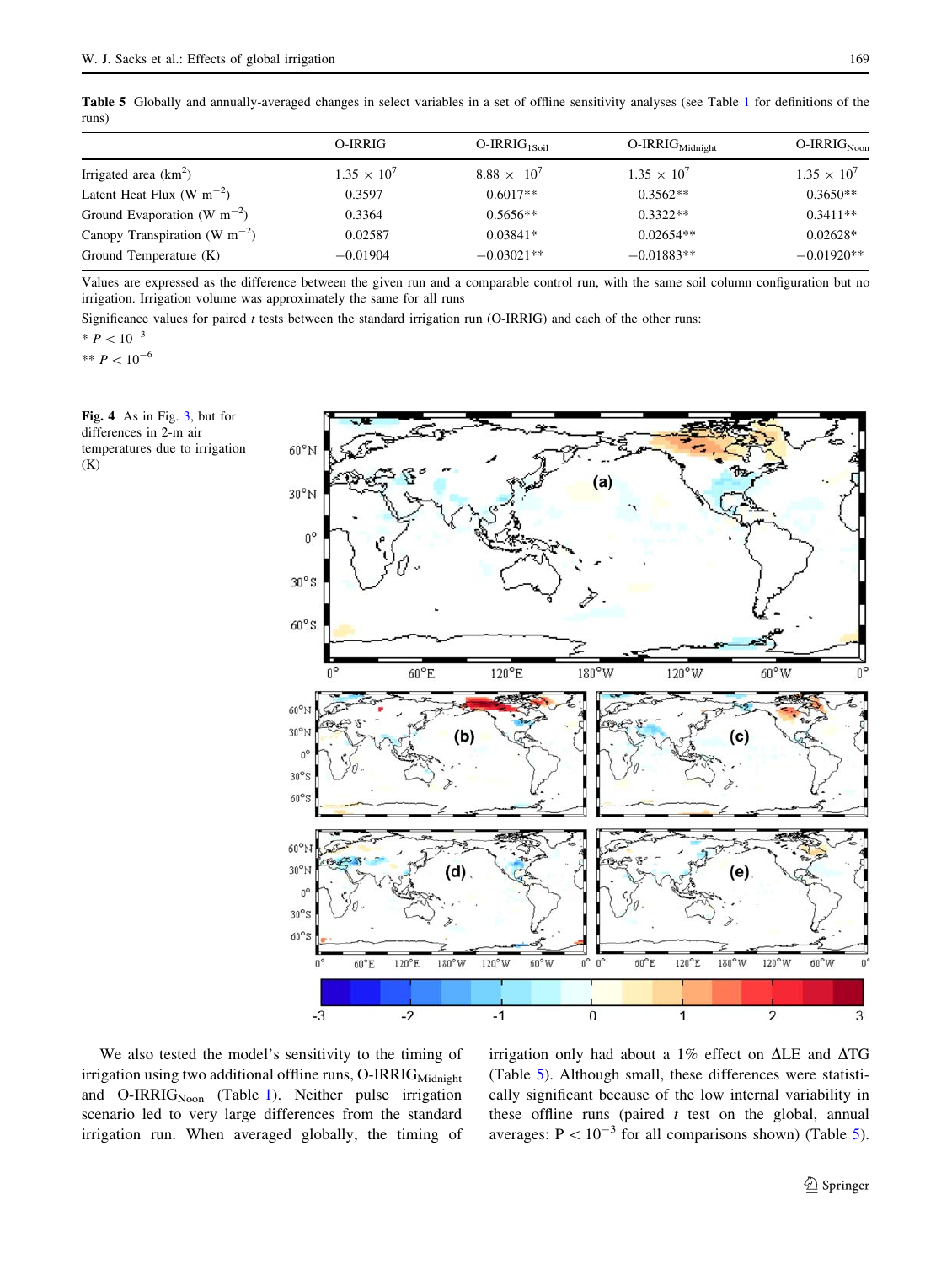<span id="page-12-0"></span>

Fig. 5 Zonal averages over land of the difference in JJA 2-m air temperature between the irrigated and non-irrigated coupled model runs (K). The three lines show averages for all land points (dark line), averages for only those points with JJA irrigation greater than median JJA irrigation (where the median includes only irrigated points; light line), and averages for only those land points that are never irrigated (dashed line). The similarity of the three sets of averages, especially in the northern mid-latitudes, suggests that much of the cooling effect of irrigation is due to non-local processes



Fig. 6 As in Fig. [3d](#page-9-0), but for differences in JJA total downwelling radiation (solar *plus* longwave) due to irrigation (W m<sup>-2</sup>). Most of these differences are caused by a change in cloud cover

Compared to the standard irrigation run, noon irrigation caused a slight increase in soil evaporation, while midnight irrigation caused a slight decrease in soil evaporation (Table [5](#page-11-0)). As we would expect, noon irrigation leads to more immediate evaporation before the water can infiltrate into the soil. The small magnitude of the modeled difference between noon and midnight irrigation is surprising but may be partly due to the lack of atmospheric feedbacks in offline simulations. Also, there may have been a greater difference if we had allowed for canopy interception of some of the irrigation water, as with sprinkler irrigation.



Fig. 7 Differences in JJA 2-m air temperature between the irrigated and non-irrigated coupled model runs, as a function of JJA irrigation amount. Each point represents one irrigated grid cell. The relationship is separated into points with precipitation less than the median (red circles) and points with precipitation greater than the median (blue squares). The median precipitation is 2.43 mm day<sup>-1</sup>. Irrigation has a much greater effect on temperature in dry areas (best-fit line:  $\Delta T = 0.052 - 0.91 \times$  Irrigation;  $R^2 = 0.16$ ) than in wet areas (bestfit line:  $\Delta T = 0.054 - 0.21 \times$  Irrigation;  $R^2 = 0.05$ ). Linear regressions are shown along with 95% confidence intervals

#### 4 Discussion

#### 4.1 Comparisons with previous irrigation studies

We are aware of only one other realistic global-scale study of the effects of irrigation on climate (B04). These authors used a similar irrigation forcing to ours but a different model. As in our study, B04 simulated a cooling over many of the heavily irrigated regions of the world, most notably the United States and Southeast Asia. The magnitude of cooling that they simulated in these regions was similar to that in our study: up to about 0.8 K. However, B04 simulated a warming over some irrigated areas, such as Southern Europe and parts of India, where we simulated a cooling. As in the present study, B04 also simulated a substantial warming over much of the northern high latitudes, although the warming over northern North America in our study was about twice as large as in theirs. B04 found that irrigation caused an average cooling of about 0.05 K over all land. This global cooling is greater than what our model simulated. But our overall conclusions agree with the results of B04: substantial cooling in some regions—especially the northern sub-tropics and mid-latitudes—is offset by substantial warming in other regions especially the northern high latitudes—to yield a near-zero global average temperature change.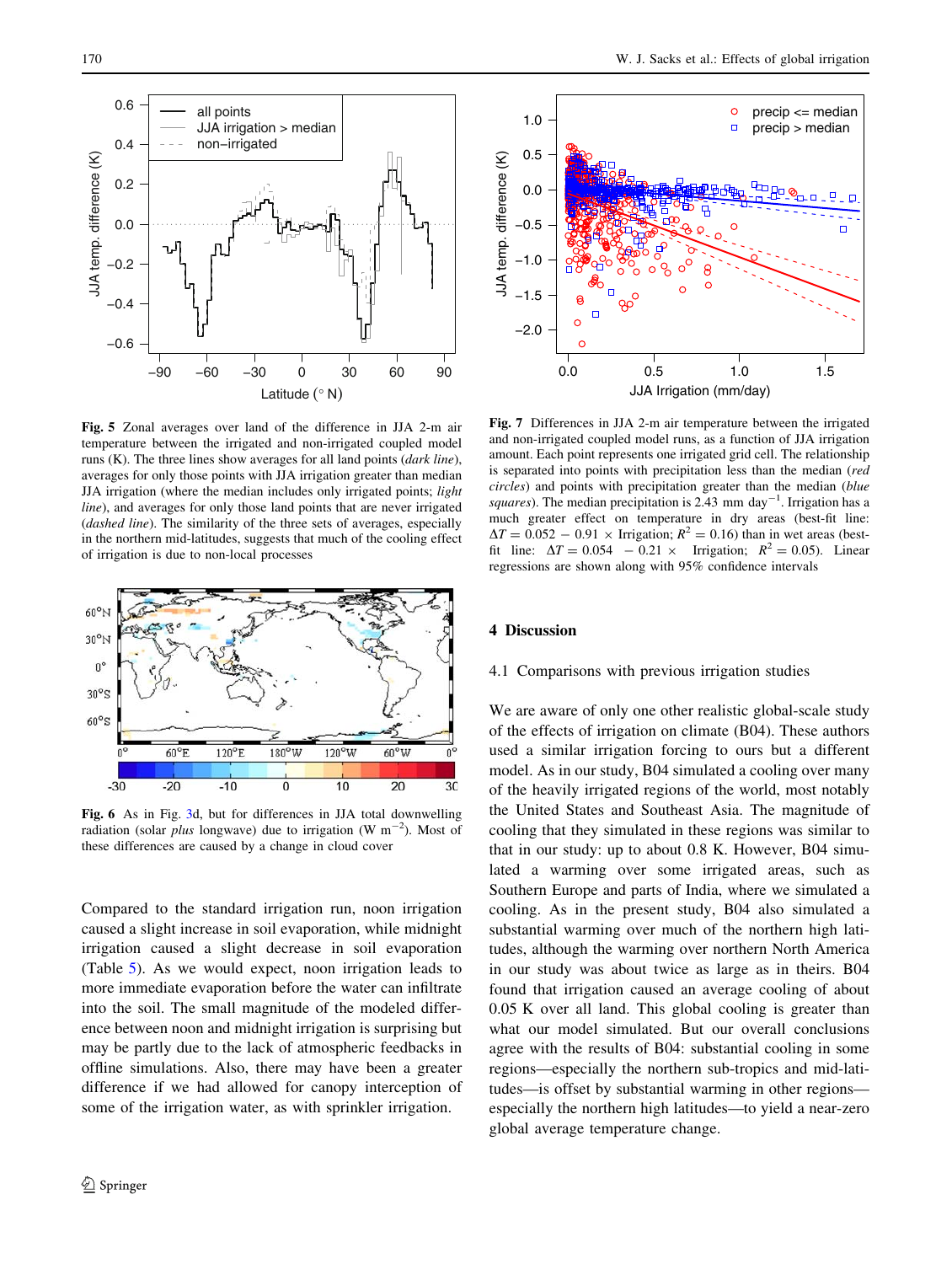L06 investigated the effects of "extreme scenarios" of irrigation and other agricultural management practices using version 3.0 of CLM coupled to version 3.0 of CAM, a slightly older version of the model used in this study. They found a global cooling of 1.3 K, and regional cooling of up to 8 K due to irrigation. They performed their irrigation simply by holding soil moisture constant at saturation over croplands during the growing season. We performed a sensitivity test using an irrigation method similar to theirs and came up with similar global temperature changes. Doing so, however, involved adding nearly 100 times more water to the land surface than is actually added by irrigation. Despite the much larger cooling in L06 than in the present study, though, many of our results agreed qualitatively with those of L06. For example, L06 also simulated greater cooling during the day than at night and a substantial cloud feedback that reinforced the irrigation cooling effect.

Thus, the modeled effects of irrigation on climate depend strongly on the amount of irrigation water applied. It is important that future irrigation modeling studies report irrigation volume alongside the effects of irrigation.

A number of regional studies—both modeling and observational—have found effects of irrigation similar to those reported here. Scale differences between these studies and our global study make direct comparison hard, but it is worth examining whether our results are at least in general agreement with these regional studies. Haddeland et al. ([2006](#page-16-0)) simulated an annual irrigation-induced temperature decrease of 0.04 K and a LE increase of 1.2– 1.3 W m<sup>-2</sup>, averaged over the Colorado and Mekong river basins. These effects are similar to the average effects we simulated over all irrigated grid cells (Table [3](#page-10-0)). Adegoke et al. ([2003\)](#page-16-0) simulated an irrigation-induced temperature decrease of 0.6 K and a LE increase of 23.7 W  $\text{m}^{-2}$  over Nebraska in July. The areas in our study that exhibited the greatest cooling in JJA had changes in LE roughly comparable to, and changes in near-surface temperatures about twice as large as, these values (Figs. [3](#page-9-0), [4\)](#page-11-0). Similarly, Kueppers et al. ([2007\)](#page-17-0) simulated an August temperature decrease of 0.38 K over California, in rough agreement with the JJA temperature changes we simulated in this region. Thus, the magnitude of changes in LE and temperature that we simulated are broadly consistent with those simulated by regional modeling studies.

Some studies have also tried to quantify the climatic effects of irrigation from regional observations. By comparing temperature records from irrigated and non-irrigated areas, Mahmood et al. ([2006\)](#page-17-0) and Bonfils and Lobell [\(2007](#page-16-0)) deduced the effect of irrigation on temperature in Nebraska and California, respectively. Mahmood et al. [\(2006](#page-17-0)) found that irrigation causes a decrease of about 1 K in mean maximum growing season temperature over irrigated areas of Nebraska. Bonfils and Lobell ([2007\)](#page-16-0) found a larger effect: a decrease in daily maximum JJA temperatures of 1.8–3.2 K over irrigated areas of California, and a decrease in daily mean temperatures about twothirds as large. Because these two studies considered the effects of irrigation on small spatial scales, we did not expect to see such large effects in our study. It is encouraging, though, that the greatest temperature decreases that we saw over individual grid cells are approximately as large as the small-scale effects of irrigation seen in these two observational studies. We at least do not seem to be grossly overestimating the effects of irrigation.

## 4.2 Comparisons with climate model simulations of global land cover change

In the past decade, many authors have performed global simulations of the effect of historical anthropogenic land cover change—deforestation and the replacement of natural grasslands with croplands—on climate (e.g., Brovkin et al. [1999;](#page-16-0) Govindasamy et al. [2001](#page-16-0); Zhao et al. [2001](#page-17-0); Bounoua et al. [2002;](#page-16-0) Matthews et al. [2004](#page-17-0); Betts et al. [2007](#page-16-0)). These studies have generally considered only the effects of a change from potential natural vegetation to present-day vegetation cover, and not the effects of other aspects of land management. Here we use the results of these studies to compare the impacts of irrigation with those of land cover change. This comparison indicates how changes in land management compare to changes in land cover in terms of their effects on climate.

We found a very small global-average temperature change due to irrigation (Table [2](#page-7-0)), even when we averaged over only irrigated grid cells (Table [3](#page-10-0)). Some land cover change studies showed slightly greater global-average effects. Brovkin et al. ([1999\)](#page-16-0), Govindasamy et al. ([2001\)](#page-16-0) and Matthews et al. ([2004\)](#page-17-0), for example, all simulated a global cooling of a few tenths of a degree. Other land cover change studies showed global effects that were about as small as ours (Zhao et al. [2001](#page-17-0); Bounoua et al. [2002](#page-16-0); Betts et al. [2007](#page-16-0)). But in both our study and the above land cover change studies, these small global averages masked larger regional changes. The above land cover change studies tended to find annual cooling effects of up to 0.5–1.0 K on the scale of a climate model grid cell. Seasonal changes could be somewhat greater, but were almost always less than 2 K. These changes are similar to the largest irrigation-induced temperature changes that we simulated (Fig. [4\)](#page-11-0).

Irrigation and historical land cover change also produce LE variations that are similar in magnitude. Zhao et al. [\(2001](#page-17-0)) found an annual increase in global LE of  $0.36$  W m<sup>-2</sup>; Govindasamy et al.  $(2001)$  $(2001)$  found an annual increase in global LE over land of  $0.8 \text{ W m}^{-2}$ . These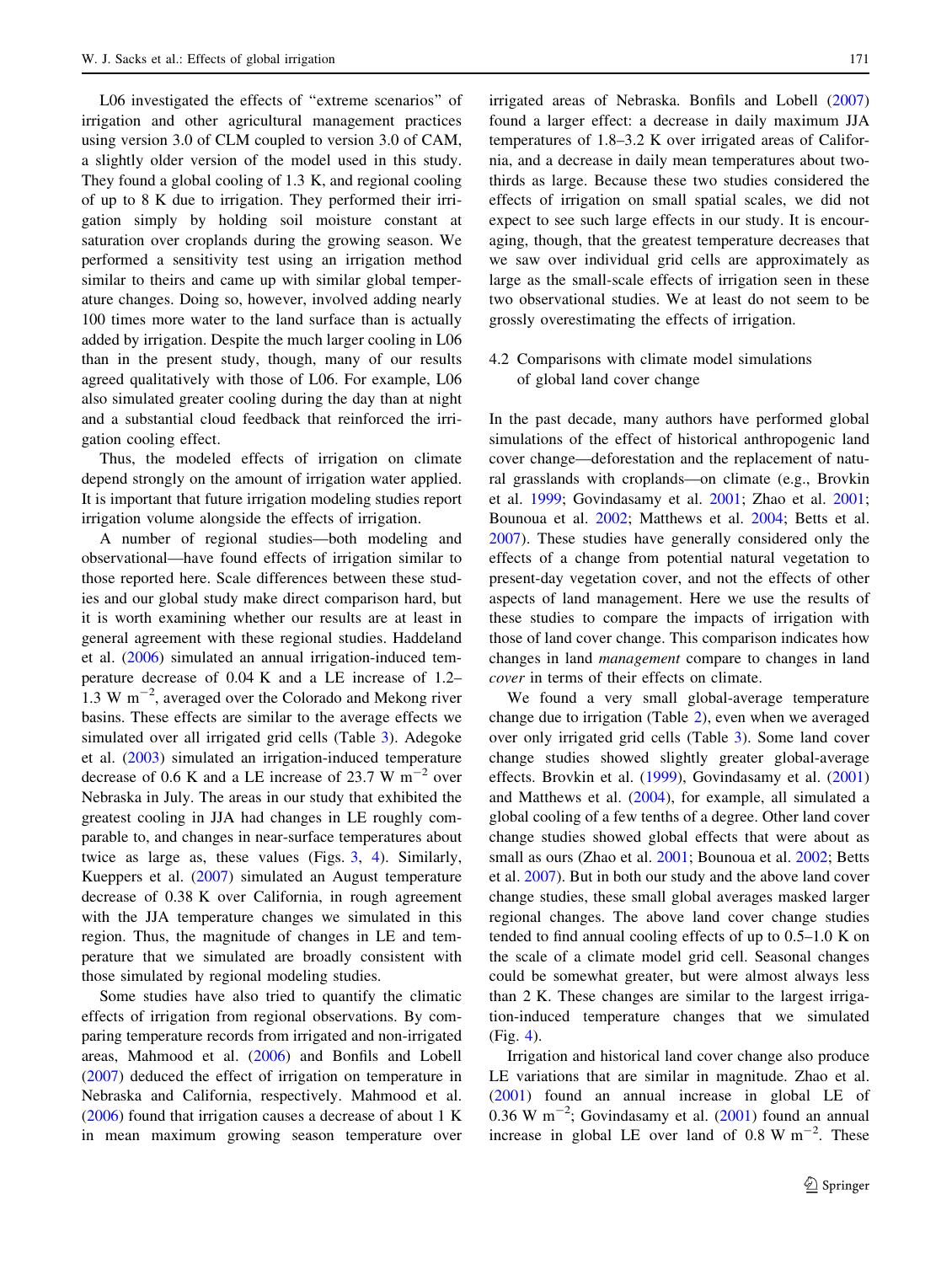values are similar to the increase of 0.656 W  $\text{m}^{-2}$  that we found over land due to irrigation. Regional changes in LE due to land cover change were generally on the order of 5–  $10 \text{ W m}^{-2}$  (Zhao et al. [2001](#page-17-0); Bounoua et al. [2002](#page-16-0)), also similar in magnitude to those we saw due to irrigation (Table [2](#page-7-0), Fig. [3](#page-9-0)). This and the above results suggest that the inclusion of land management change in earth system models is as important as the inclusion of land cover change.

#### 4.3 Possible sources of error

Most of the LE increase in our model was due to an increase in ground evaporation, with only 10–15% due to an increase in canopy transpiration (Table [2\)](#page-7-0). (The increase in canopy evaporation was much less than the other two component fluxes, because our irrigation scheme bypassed canopy interception.) In the control run, ground evaporation and canopy transpiration accounted for roughly equal proportions of total evapotranspiration. Thus, the extra water added through irrigation was disproportionately evaporated, rather than infiltrating into the soil and being withdrawn later through transpiration. In reality, transpiration should account for much more of the additional LE from irrigation. Although this error may have been due partly to the timing of irrigation in the model, in which irrigation was applied as a small quantity in each time step, this pattern remained the same even in the pulse irrigation runs (O-IRRIG $_{\text{Midnight}}$  and O-IRRIG $_{\text{Noon}}$ : Table [5\)](#page-11-0). It therefore seems that the CLM model did not respond appropriately to this additional water. Even though the partitioning of total LE into evaporation and transpiration probably does not have a large direct impact on the climate, this partitioning is very important for predicting the effect of irrigation on photosynthesis and on the carbon cycle in general. Therefore, this aspect of CLM should be investigated further.

The fraction of added water that was lost to runoff and drainage—62%—was also unrealistically high. This loss rate is reasonable for rice (Guerra et al. [1998\)](#page-16-0), but too high for other crops. This overestimation of runoff and drainage meant an underestimation of the change in LE. This, in turn, probably caused an underestimation of the effects of irrigation—both the direct evaporative cooling effects and the indirect effects such as changes in cloud cover.

Our overestimation of runoff and drainage was likely caused in part by errors in the modeled seasonality of irrigation in India, eastern China and Southeast Asia. Based on the timing of maximal crop greenness, we simulated that most irrigation in this region happened in SON. Although some irrigation occurred in the dry season (around October–May), much of it occurred either at the end of or shortly after the rainy season. Thus, some of this irrigation water was applied when it was not needed. Doll and Siebert ([2002\)](#page-16-0), who incorporated climatic water deficit into their modeling of irrigation seasonality, predicted a greater irrigation demand in this region in DJF and MAM than is suggested by our results. But their approach is not ideal for modeling actual irrigation either. Indeed, they are careful to point out that they are not modeling actual irrigation water use, but rather the amount of irrigation that would be required for optimal crop growth. A lack of adequate water supplies can force farmers to irrigate below the biophysically optimal amount. For example, most wheat in India, which is grown in the dry season, is only irrigated once or twice per season (Joshi et al. [2007\)](#page-17-0) much less than would be predicted by a model of optimal irrigation. So, although our modeled seasonality of irrigation was probably wrong in some locations, it is not clear that another method would have been substantially better.

Although we tried to capture the approximate magnitude of irrigation's effects on climate, we did not attempt to design an irrigation algorithm that was realistic in all respects. First, our aggregation of the irrigation data up to the resolution of a climate model grid cell meant that we irrigated over too large an area. If there was irrigation in any part of a grid cell, then we irrigated the entire crop soil column in that grid cell. Although we conserved irrigation volume, this increase in irrigated area probably led to an overestimation of the effects of irrigation. In the coupled runs, we irrigated  $1.35 \times 10^7$  km<sup>2</sup> of cropland, or 85% of all cropland in CLM. In reality, only 18% of global agricultural areas are irrigated (Siebert et al. [2005](#page-17-0)). Thus, we irrigated nearly five times too much area. We can estimate the effect of irrigating over too large an area using the results from our O-IRRIG<sub>1Soil</sub> experiment (Table [5\)](#page-11-0). This experiment showed that spreading the irrigation out by another factor of six to seven caused a 67% increase in the LE change due to irrigation. Thus, we expect that correcting for the errors in the coupled runs due to irrigating nearly all cropland would decrease the modeled effects of irrigation by 25–50%. Future irrigation modeling should account for the fraction of each grid cell that is irrigated (e.g., Siebert et al. [2005](#page-17-0)).

Second, our irrigation algorithm did not conserve global water. Conceptually, all of the water added through irrigation came from deep aquifers that were outside the model's boundary. In reality, of course, irrigation often diverts water from rivers, and so simply moves water around rather than adding new water to the climate system. The main effect of our not removing irrigation water from rivers is that we overestimated runoff to the oceans. The climate impacts of this overestimation would mainly be felt through changes in ocean circulation. Since we used observed sea surface temperatures, however, these impacts were nonexistent in our study. In reality, some water is also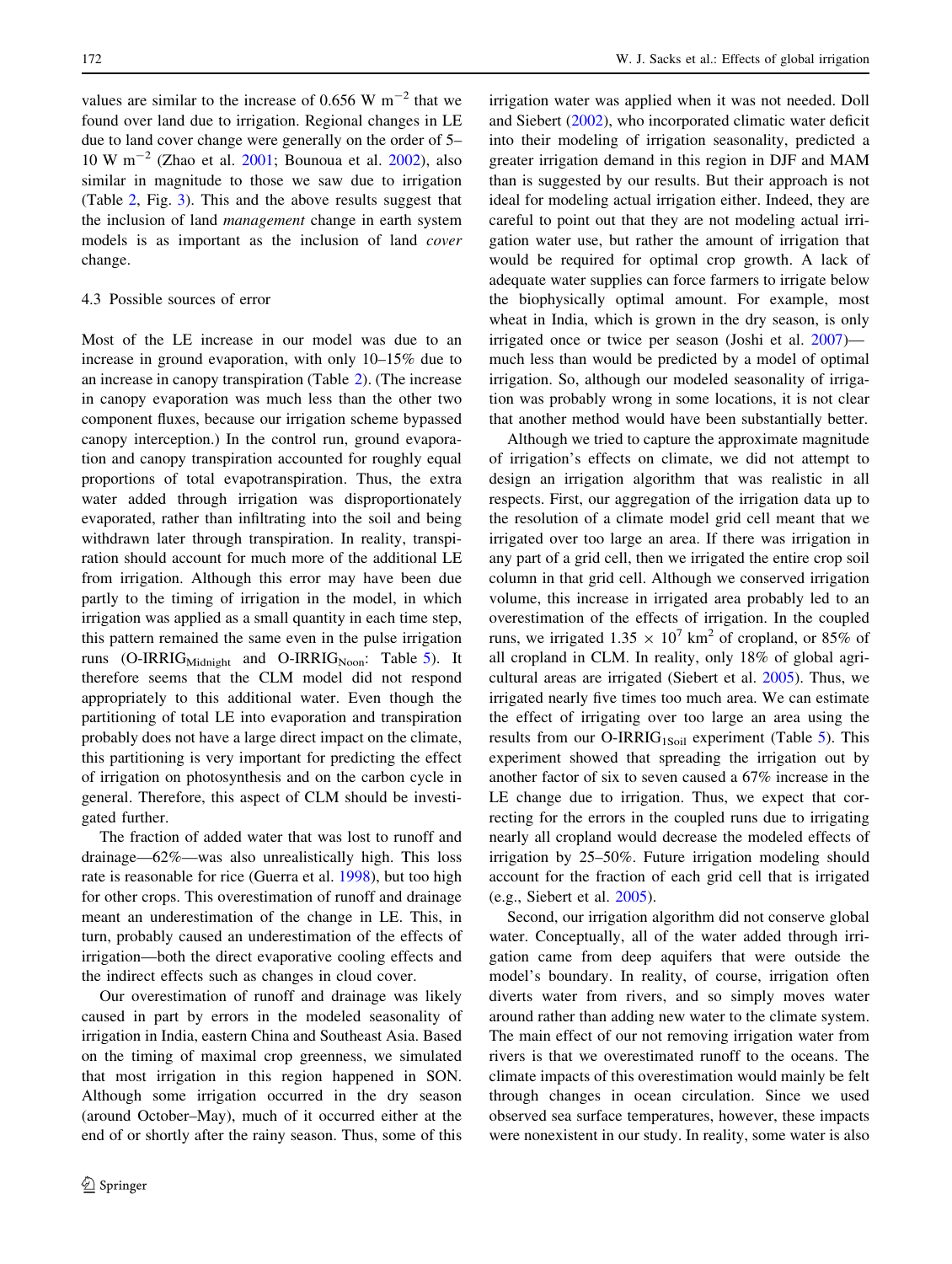evaporated directly from rivers, and our lack of water conservation meant that we failed to account for a decrease in this evaporation flux. CLM does not model river evaporation, but even if it did, this omission would be relatively unimportant. Evaporation from irrigation is much greater than that from rivers because of the greater surface area of the former. Furthermore, in reality, any decreases in the surface area of rivers caused by water withdrawals are probably more than compensated by increases in surface area due to water impoundment for irrigation. We did not account for water impoundment in the model. Overall, the lack of water conservation probably has little effect on our results, although it would be important in a long simulation with a dynamic ocean model.

Third, the timing of irrigation in our model—the application of a small amount of water in every time step throughout the growing season—was not realistic for most irrigation methods. But our offline sensitivity analyses showed that, as far as climatic changes are concerned, the irrigation timing is relatively unimportant (Table [5](#page-11-0)).

Fourth, our irrigation algorithm treated all agricultural land as the same. For example, we did not distinguish rice from other crops. In addition, we did not distinguish between different forms of irrigation, such as flood irrigation versus sprinkler irrigation. However, in a different set of simulations (not shown) we found that the climatic effects of irrigation were relatively insensitive to whether we applied the water directly to the soil or through the precipitation stream, the latter allowing for canopy interception.

Fifth, we used observed LAI in the model, so did not allow LAI to respond to irrigation, or the lack thereof. In reality, this indirect effect of irrigation on LAI is important for both photosynthesis and climate. The LAI observations used in the model implicitly include the effects of irrigation. Thus, LAI, photosynthesis and transpiration were probably all too high in irrigated grid cells in the control run, leading to an underestimation of the effects of irrigation.

Thus, our irrigation over too large an area and our lack of water conservation probably led to an overestimation of the effects of irrigation. On the other hand, our ignoring water impoundment, our use of observed rather than dynamic LAI, and the model's overestimation of runoff and drainage probably led to an underestimation of irrigation's effects. The most important of these errors are probably our irrigation over too large an area and the model's overestimation of runoff and drainage. These two errors should cancel each other to some extent on the global average, but probably led to an underestimation of irrigation's effects in India, eastern China and Southeast Asia, and an overestimation of its effects (by a factor of two or less) in many other regions.

Finally, many of our results are scale-dependent. Irrigated farmland affects its own microclimate much more than the large-scale results of this study might suggest. Crop yield depends on this microclimate, not on the average climate of a large grid cell. Regional studies have shown larger effects of irrigation over small areas (e.g., Bonfils and Lobell [2007](#page-16-0); Kueppers et al. [2007\)](#page-17-0); the present study should not be taken as a refutation of those regionalscale results. Furthermore, even our large-scale average results may be resolution-dependent. For example, a proper treatment of the kilometer-scale heterogeneity of irrigation might lead to increased precipitation through the generation of mesoscale circulations (Chen and Avissar [1994\)](#page-16-0).

#### 5 Conclusions

Global patterns of irrigation alter climate significantly in some large regions of the planet. Cooling effects tend to be greatest near irrigated areas in the season of heaviest irrigation, and are generally greater in dry regions. Consequently, irrigation appears to have caused the greatest cooling in northern mid-latitude regions. The effects are generally larger during the day than at night. While direct evaporative cooling is important, at least as much cooling seems to be caused by indirect effects such as increased cloud cover. The cooling in some regions, however, is offset by warming in other regions, predominantly the northern high latitudes, at least in our model. Dynamical changes, such as a slight strengthening of the Aleutian Low, seem primarily responsible for this high-latitude warming. On the global average, therefore, irrigation has a negligible effect on the near-surface temperature.

The modeled effects of irrigation depend strongly on both the volume and area of irrigation. Future modeling studies that include irrigation should therefore strive to get both of these values approximately correct. Where this is not possible, due to limitations of data availability or of the model, authors should at least report the volume and area of irrigation, a practice not followed in most irrigation studies to date. In a different set of simulations (not shown) we found that using a simple irrigation algorithm that kept all crops well-watered (similar to irrigation in L06) led to the application of almost 100 times too much water. This led to many unrealistic climatic effects. For example, the increased river runoff and the consequent freshening of the North Atlantic substantially weakened the ocean model's thermohaline circulation.

The large effects of irrigation in some regions show that changes in land management can be as important for climate as changes in land cover. These changes in land management should be given greater attention, both for modeling future climate and for understanding historical climate trends. For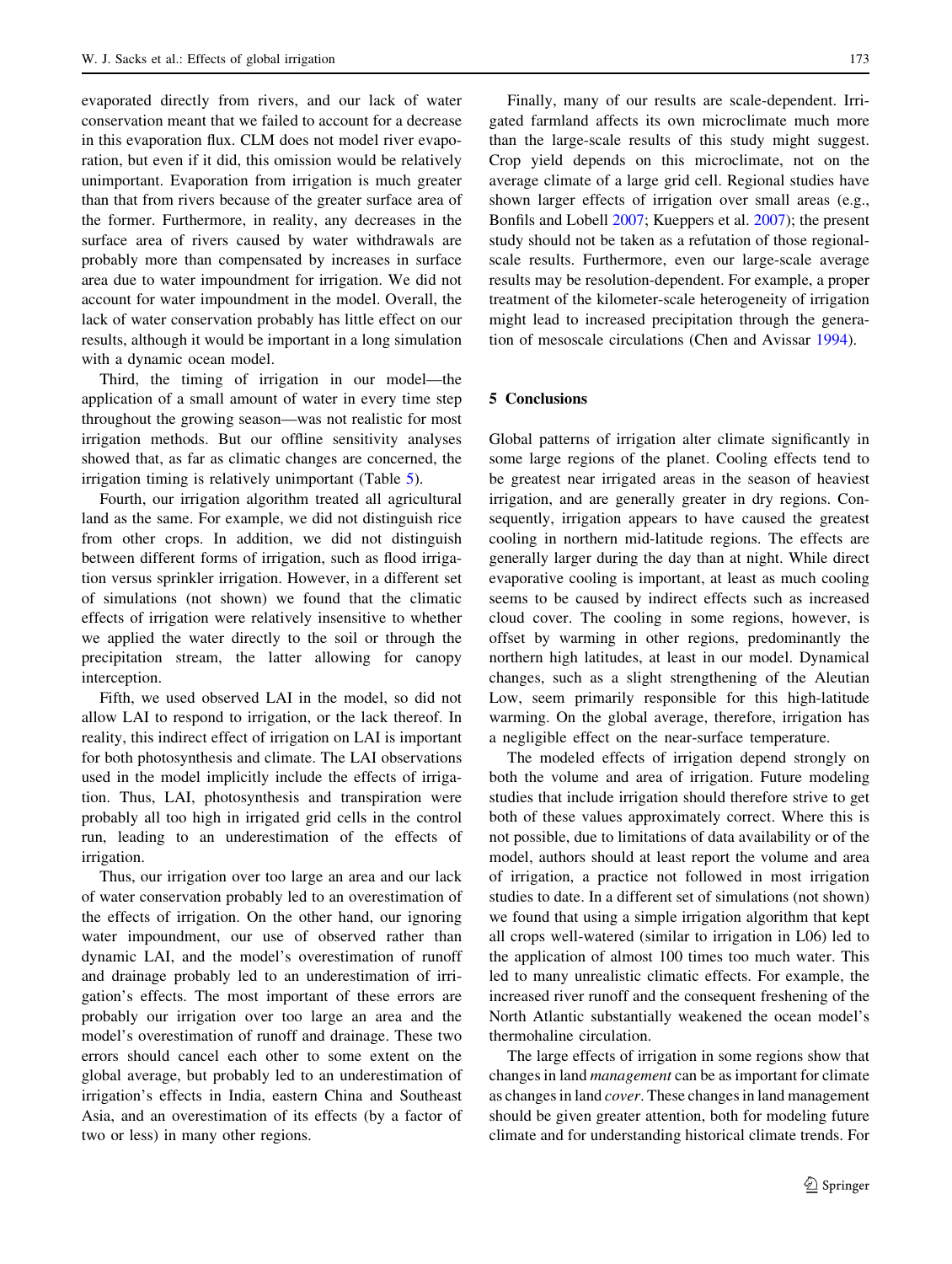<span id="page-16-0"></span>instance, Kueppers et al. ([2007](#page-17-0)) and Bonfils and Lobell (2007) pointed out that in heavily irrigated semi-arid regions such as California's Central Valley, the irrigation cooling effect may be masking global warming. Water availability in many heavily irrigated regions is expected to decline in the future, whereas population growth and economic development in other regions will lead to increased irrigation (Vörösmarty et al.  $2000$ ; Alcamo et al.  $2003$ ). It is important to consider how these irrigation changes will interact with other future climatic changes.

Acknowledgments We thank NCAR's Advanced Study Program for sponsoring the ''Art of Climate Modeling'' summer colloquium, where we began this work. Mark Decker was also involved in that initial stage of the project. Jon Foley, Chris Kucharik and Mutlu Ozdogan all provided many helpful suggestions throughout every stage of this project. WJS was supported by a National Science Foundation Graduate Research Fellowship, BIC by the National Oceanic and Atmospheric Administration Global Change Postdoctoral Program, and NB by a Cooperative Institute for Research in Environmental Studies student fellowship and a grant from the National Oceanic and Atmospheric Administration's Climate and Global Change Program. The simulations were performed on NCAR supercomputers. NCAR is funded by the National Science Foundation.

#### References

- Adegoke JO, Pielke RA, Eastman J, Mahmood R, Hubbard KG (2003) Impact of irrigation on midsummer surface fluxes and temperature under dry synoptic conditions: A regional atmospheric model study of the U.S. high plains. Mon Weather Rev 131:556–564. doi:10.1175/1520-0493(2003)131<0556:IOIOMS>2.0.CO;2
- Alcamo J, Doll P, Henrichs T, Kaspar F, Lehner B, Rosch T, Siebert S (2003) Global estimates of water withdrawals and availability under current and future ''business-as-usual'' conditions. Hydrolog Sci J 48:339–348. doi[:10.1623/hysj.48.3.339.45278](http://dx.doi.org/10.1623/hysj.48.3.339.45278)
- Betts RA, Falloon PD, Goldewijk KK, Ramankutty N (2007) Biogeophysical effects of land use on climate: Model simulations of radiative forcing and large-scale temperature change. Agric For Meteorol 142:216–233. doi:[10.1016/j.agrformet.2006.08.021](http://dx.doi.org/10.1016/j.agrformet.2006.08.021)
- Bonfils C, Lobell D (2007) Empirical evidence for a recent slowdown in irrigation-induced cooling. Proc Natl Acad Sci USA 104:13582–13587. doi:[10.1073/pnas.0700144104](http://dx.doi.org/10.1073/pnas.0700144104)
- Boucher O, Myhre G, Myhre A (2004) Direct human influence of irrigation on atmospheric water vapour and climate. Clim Dyn 22:597–603. doi:[10.1007/s00382-004-0402-4](http://dx.doi.org/10.1007/s00382-004-0402-4)
- Bounoua L, DeFries R, Collatz GJ, Sellers P, Khan H (2002) Effects of land cover conversion on surface climate. Clim Change 52:29–64. doi[:10.1023/A:1013051420309](http://dx.doi.org/10.1023/A:1013051420309)
- Brovkin V, Ganopolski A, Claussen M, Kubatzki C, Petoukhov V (1999) Modelling climate response to historical land cover change. Global Ecol Biogeogr 8:509–517. doi:[10.1046/j.](http://dx.doi.org/10.1046/j.1365-2699.1999.00169.x) [1365-2699.1999.00169.x](http://dx.doi.org/10.1046/j.1365-2699.1999.00169.x)
- Chase TN, Pielke RA, Kittel TGF, Baron JS, Stohlgren TJ (1999) Potential impacts on Colorado Rocky Mountain weather due to land use changes on the adjacent Great Plains. J Geophys Res Atmos 104:16673–16690
- Chen F, Avissar R (1994) Impact of land-surface moisture variability on local shallow convective cumulus and precipitation in large-

scale models. J Appl Meteorol 33:1382–1401. doi:10.1175/1520- 0450(1994)033<1382:IOLSMV>2.0.CO;2

- China State Statistical Bureau (2004) Statistical yearbook of China 2003. Economic Information & Agency, Hong Kong
- Collins WD, Rasch PJ, Boville BA, Hack JJ, McCaa JR, Williamson DL, Kiehl JT, Briegleb B, Bitz C, Lin S-J, Zhang M, Dai Y (2004) Description of the NCAR Community Atmosphere Model (CAM 3.0). Tech Rep NCAR/TN-464 + STR, National Center for Atmospheric Research, Boulder, CO
- Collins WD, Rasch PJ, Boville BA, Hack JJ, McCaa JR, Williamson DL, Briegleb BP, Bitz CM, Lin SJ, Zhang MH (2006) The formulation and atmospheric simulation of the Community Atmosphere Model version 3 (CAM3). J Clim 19:2144–2161. doi[:10.1175/JCLI3760.1](http://dx.doi.org/10.1175/JCLI3760.1)
- Dai A, Trenberth KE, Karl TR (1999) Effects of clouds, soil moisture, precipitation, and water vapor on diurnal temperature range. J Clim 12:2451-2473. doi:10.1175/1520-0442(1999)012<2451:  $EOCSMP \geq 2.0$ .CO;2
- Dickinson RE, Oleson KW, Bonan G, Hoffman F, Thornton P, Vertenstein M, Yang ZL, Zeng XB (2006) The Community Land Model and its climate statistics as a component of the Community Climate System Model. J Clim 19:2302–2324. doi: [10.1175/JCLI3742.1](http://dx.doi.org/10.1175/JCLI3742.1)
- Doll P, Siebert S (2002) Global modeling of irrigation water requirements. Water Resour Res 38:1037. doi[:10.1029/](http://dx.doi.org/10.1029/2001WR000355) [2001WR000355](http://dx.doi.org/10.1029/2001WR000355)
- Duffy PB, Bonfils C, Lobell D (2006) Interpreting recent temperature trends in California. EOS 88:409–410. doi[:10.1029/](http://dx.doi.org/10.1029/2007EO410001) [2007EO410001](http://dx.doi.org/10.1029/2007EO410001)
- Foley JA, Costa MH, Delire C, Ramankutty N, Snyder P (2003) Green surprise? How terrestrial ecosystems could affect earth's climate. Front Ecol Environ 1:38–44
- Foley JA, DeFries R, Asner GP, Barford C, Bonan G, Carpenter SR, Chapin FS, Coe MT, Daily GC, Gibbs HK, Helkowski JH, Holloway T, Howard EA, Kucharik CJ, Monfreda C, Patz JA, Prentice IC, Ramankutty N, Snyder PK (2005) Global consequences of land use. Science 309:570–574. doi[:10.1126/science.](http://dx.doi.org/10.1126/science.1111772) [1111772](http://dx.doi.org/10.1126/science.1111772)
- Food and Agriculture Organization (FAO) (2004) AQUASTAT 2003. Available via [http://www.fao.org/nr/water/aquastat/main/index.](http://www.fao.org/nr/water/aquastat/main/index.stm) [stm](http://www.fao.org/nr/water/aquastat/main/index.stm)
- Gleick PH (1998) The world's water 1998–1999: The biennial report on freshwater resources. Island Press, Washington, D.C
- Govindasamy B, Duffy PB, Caldeira K (2001) Land use changes and northern hemisphere cooling. Geophys Res Lett 28:291–294. doi[:10.1029/2000GL006121](http://dx.doi.org/10.1029/2000GL006121)
- Guerra LC, Bhuiyan SI, Tuong TP, Barker R (1998) Producing more rice with less water. SWIM paper 5. International Water Management Institute, Colombo, Sri Lanka
- Haddeland I, Lettenmaier DP, Skaugen T (2006) Effects of irrigation on the water and energy balances of the Colorado and Mekong river basins. J Hydrol 324:210–223. doi[:10.1016/j.jhydrol.2005.](http://dx.doi.org/10.1016/j.jhydrol.2005.09.028) [09.028](http://dx.doi.org/10.1016/j.jhydrol.2005.09.028)
- Hansen MC, DeFries RS, Townshend JRG, Carroll M, Dimiceli C, Sohlberg RA (2003) Global percent tree cover at a spatial resolution of 500 meters: First results of the MODIS vegetation continuous fields algorithm. Earth Interact 7:1–15. doi:10.1175/ 1087-3562(2003)007<0001:GPTCAA>2.0.CO;2
- Helkowski JH (2004) Global patterns of soil moisture and runoff: An assessment of water availability, M.S. thesis. University of Wisconsin - Madison, Madison, WI
- Hurrell JW, Hack JJ, Phillips AS, Caron J, Yin J (2006) The dynamical simulation of the Community Atmosphere Model version 3 (CAM3). J Clim 19:2162–2183. doi[:10.1175/](http://dx.doi.org/10.1175/JCLI3762.1) [JCLI3762.1](http://dx.doi.org/10.1175/JCLI3762.1)